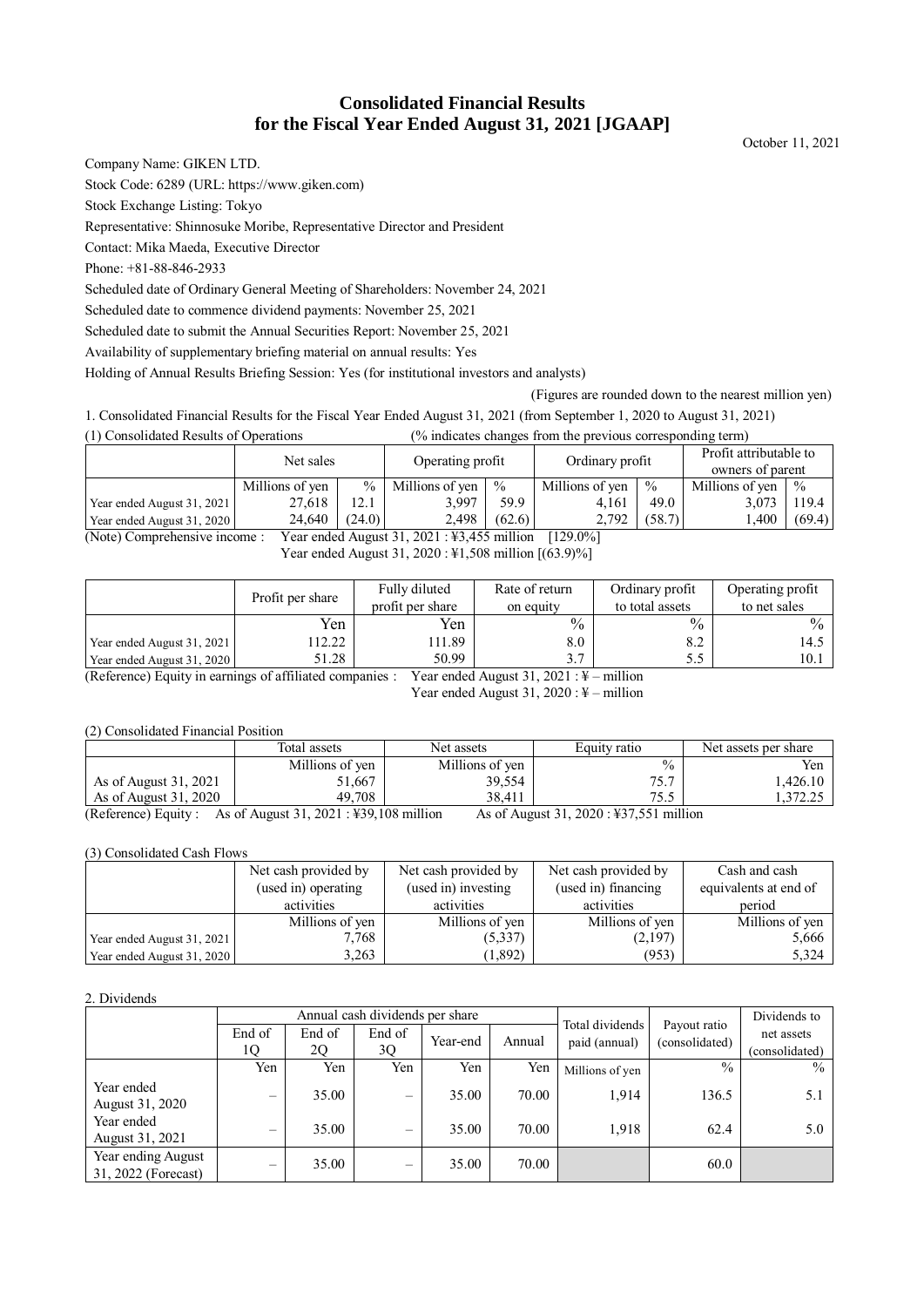## 3. Earnings Forecast of Consolidated Financial Results

for Fiscal Year Ending August 31, 2022 (From September 1, 2021 to August 31, 2022)

|            |                 |     |                   |      |                   |     |                                            |               | (% indicates changes from the previous corresponding term) |
|------------|-----------------|-----|-------------------|------|-------------------|-----|--------------------------------------------|---------------|------------------------------------------------------------|
|            | Net sales       |     | Operating profit  |      | Ordinary profit   |     | Profit attributable to<br>owners of parent |               | Profit per share                                           |
|            | Millions of yen |     | % Millions of yen |      | % Millions of yen |     | % Millions of yen                          | $\frac{0}{0}$ | Yen                                                        |
| First half | 14.000          | 5.3 | 2,270             | 4.6  | 2,300             | 3.6 | 1,500                                      | 3.7           | 54.70                                                      |
| Full year  | 30,000          | 8.6 | 4.500             | 12.6 | 4.550             | 9.3 | 3.200                                      | 4.1           | 116.69                                                     |

\* Notes

(1) Changes in significant subsidiaries during the fiscal year ended August 31, 2021 (changes in specific subsidiaries involving changes in the scope of consolidation): Not applicable

(2) Changes in accounting policies, changes in accounting estimates and restatements

1) Changes in accounting policies due to the revision of accounting standards: Not applicable

2) Changes in accounting policies other than 1): Not applicable

3) Changes in accounting estimates: Not applicable

4) Restatements: Not applicable

(3) Total number of issued shares (common stock)

- 1) Total number of issued shares at the end of the period (including treasury shares):
- 2) Total number of treasury shares at the end of the period:

| 3) Average number of shares during the period: |  |
|------------------------------------------------|--|
|                                                |  |

| As of<br>August 31,<br>2021      | 28,115,928<br><b>Shares</b> | As of<br>August 31,<br>2020      | 28,058,028<br>shares  |
|----------------------------------|-----------------------------|----------------------------------|-----------------------|
| As of<br>August 31,<br>2021      | 692,963<br><b>Shares</b>    | As of<br>August 31,<br>2020      | 692,915<br>shares     |
| Year ended<br>August 31,<br>2021 | 27,386,872<br>shares        | Year ended<br>August 31,<br>2020 | 27,319, 278<br>shares |

(Reference) Summary of the Non-consolidated Financial Results

Overview of the Non-consolidated Financial Results

for the Fiscal Year Ended August 31, 2021(from September 1, 2020 to August 31, 2021)

(1) Non-consolidated Results of Operations (% indicates changes from the previous corresponding term)

|                            |                 | Net sales     |                 | Ordinary profit |                 | Profit |  |
|----------------------------|-----------------|---------------|-----------------|-----------------|-----------------|--------|--|
|                            | Millions of yen | $\frac{0}{0}$ | Millions of yen | $\frac{0}{0}$   | Millions of yen | $\%$   |  |
| Year ended August 31, 2021 | 20,480          | 19.8          | 3.719           | 68.5            | 3,056           | 265.1  |  |
| Year ended August 31, 2020 | 7,096           | (32.2)        | 2.207           | (67.4)          | 837             | (82.6) |  |

|                            | Profit per share | Fully diluted profit<br>per share |
|----------------------------|------------------|-----------------------------------|
|                            | Yen              | Yen                               |
| Year ended August 31, 2021 | 111.62           | 111.28                            |
| Year ended August 31, 2020 | 30.65            | 30.47                             |

(2) Non-consolidated Financial Position

|                       | Total assets    | Net assets      | Equity ratio  | Net assets per share |
|-----------------------|-----------------|-----------------|---------------|----------------------|
|                       | Millions of ven | Millions of ven | $\frac{0}{0}$ | Yen                  |
| As of August 31, 2021 | 45.550          | 36,296          | 79.7          | 1.323.56             |
| As of August 31, 2020 | 44,586          | 35,466          | 78.4          | .277.63              |

(Reference) Equity: As of August 31, 2021: ¥36,296 million As of August 31, 2020: ¥34,962 million

\* Financial results reports are exempt from audit conducted by certified public accountants or an audit corporation.

\* Explanation on the appropriate use of earnings forecasts, and other special notes

The forecast figures stated above are the prospects based on information currently available and contain largely uncertain elements. Actual results may differ from the forecast figures above, depending on various factors such as changes in business conditions. Please refer to page 3 of the attached material for the above forecasts.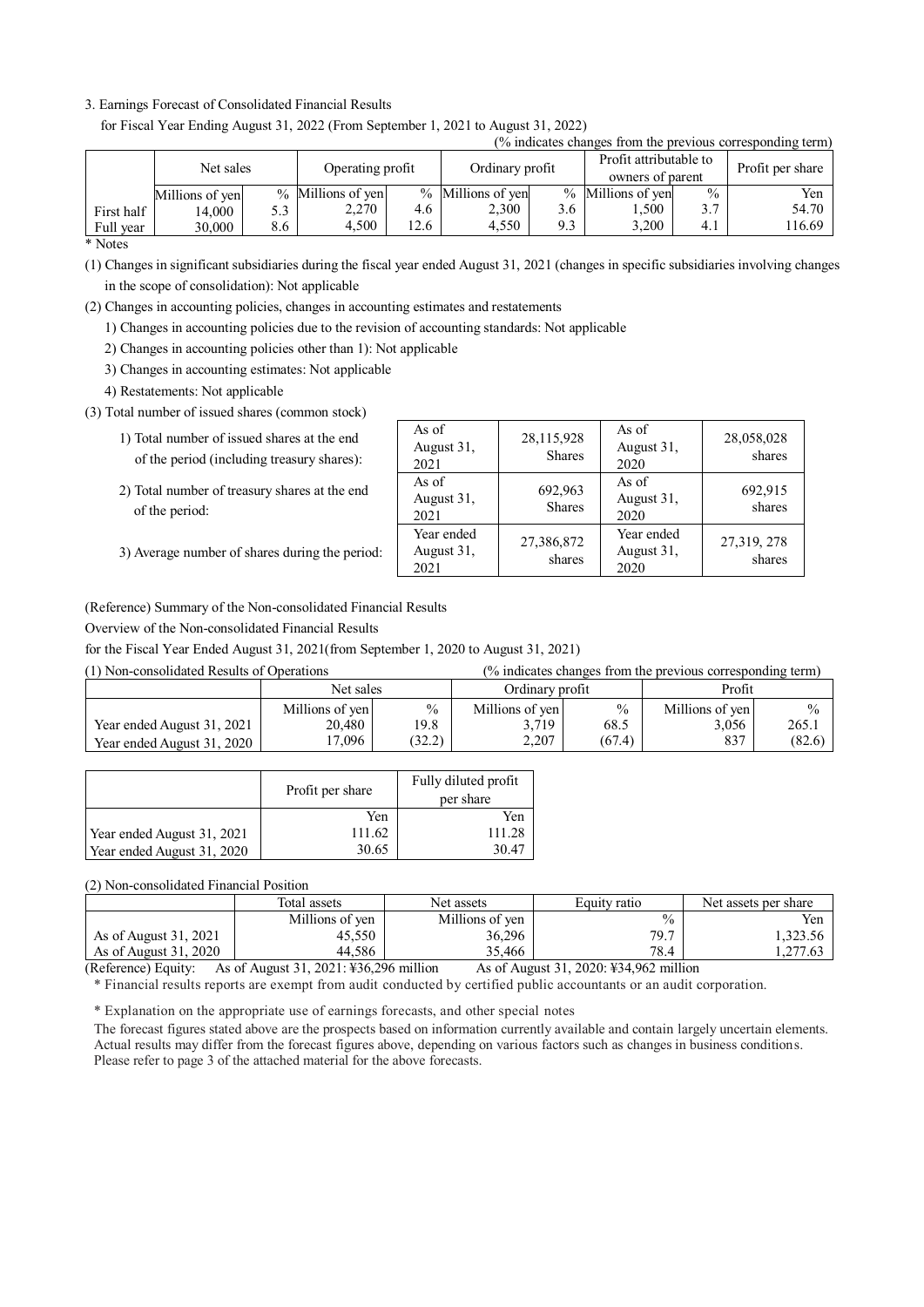| Table of Contents of Appendix                                                                |                |
|----------------------------------------------------------------------------------------------|----------------|
| 1. Overview of Business Results, etc.                                                        | $\overline{2}$ |
| (1) Overview of Business Results for the Current Fiscal Year                                 | 2              |
| (2) Overview of Financial Position for the Current Fiscal Year                               | 3              |
| (3) Basic Policy on Profit Distribution, and Dividends for the Current and Next Fiscal Years | 4              |
| 2. Basic Policy regarding Selection of Accounting Standards                                  | 4              |
| 3. Consolidated Financial Statements and Principal Notes                                     | 5              |
| (1) Consolidated Balance Sheets                                                              | 5              |
| (2) Consolidated Statements of Income and Comprehensive Income                               | 7              |
| (Consolidated Statements of Income)                                                          | 7              |
| (Consolidated Statements of Comprehensive Income)                                            | 8              |
| (3) Consolidated Statements of Changes in Net Assets                                         | 9              |
| (4) Consolidated Statements of Cash Flows                                                    | 11             |
| (5) Notes to Consolidated Financial Statements                                               | 12             |
| (Notes on Going Concern Assumption)                                                          | 12             |
| (Additional Information)                                                                     | 12             |
| (Segment Information, etc.)                                                                  | 13             |
| (Per Share Information)                                                                      | 17             |
| (Material Subsequent Events)                                                                 | 17             |
|                                                                                              |                |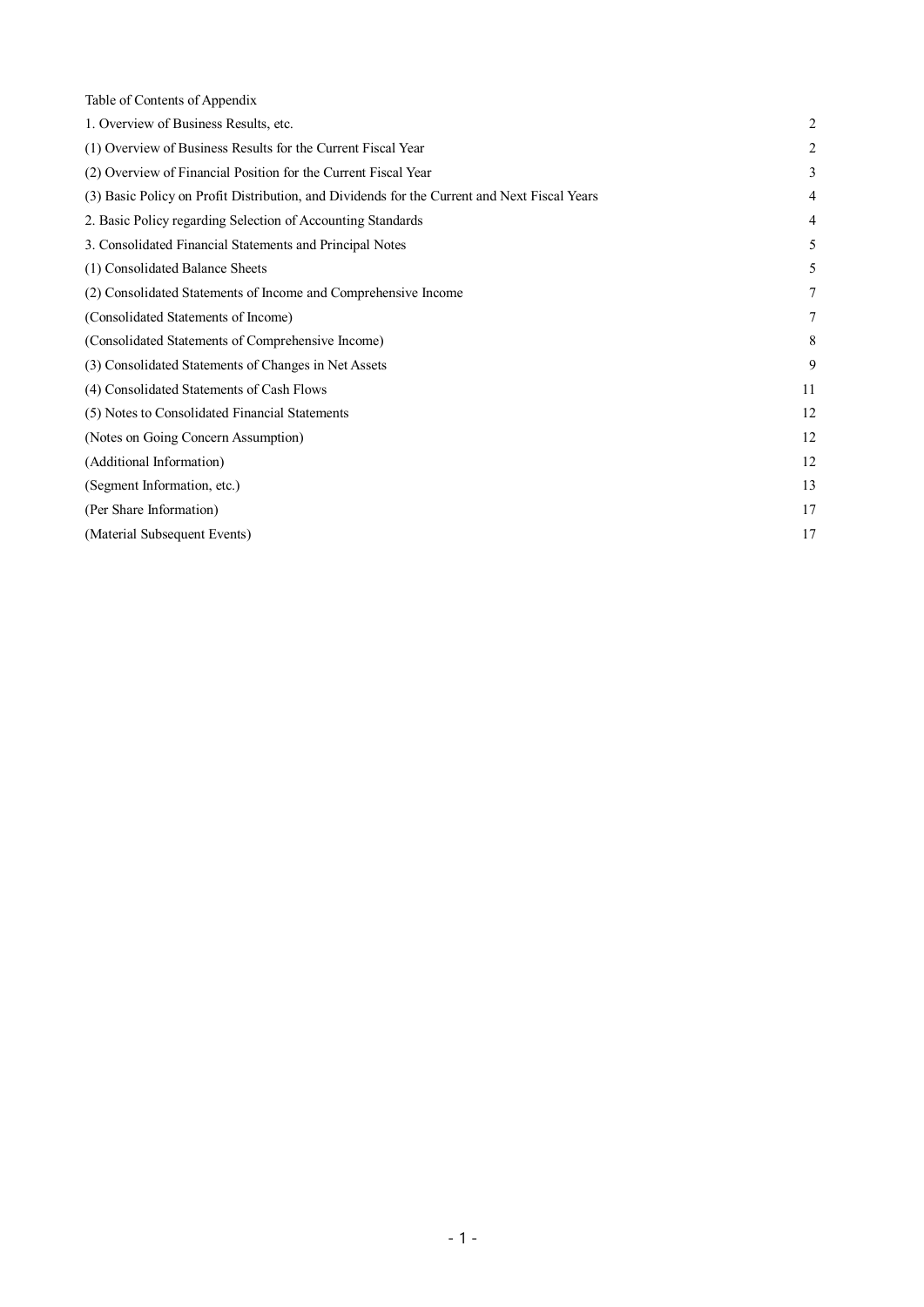#### 1. Overview of Business Results, etc.

(1) Overview of Business Results for the Current Fiscal Year

In the consolidated fiscal year under review, the business environment surrounding the Giken Group continued to impose a certain level of restrictions on our business activities such as delay in some of our construction projects both in Japan and overseas due to the impacts of the new coronavirus infections, while domestic public works was steady. Also, flood damage and landslides caused by climate change are increasing in many parts of the world. Measures to cope with increasingly severe natural and manmade disasters, as well as measures to deal with the aging of social infrastructure, are positioned as important measures in many countries, and there is an urgent need to renew and strengthen construction structures.

Under these circumstances, although the current consolidated fiscal year was the final year of the "Medium-Term Management Plan (for the period from August 2019 to August 2021)," the numerical targets were revised on October 9, 2020 to net sales of 27,100 million yen, operating profit of 3,150 million yen, and overseas net sales of 5,200 million yen, in light of the recent significant changes in the business environment. In the consolidated fiscal year under review, the entire Group worked together towards these targets and transformation into a global engineering corporation based on the management policy of "Change construction across the world through the Implant Method."

In our domestic activities to disseminate our methodologies, efforts to expand the applicable range of the Implant Method led to a steady increase in the adoption thereof. More specifically, in addition to projects for recovery and reconstruction from natural disasters, we implemented road extensions and improvements including expressway renewals, port facility improvements to change the quay into a deep-water one, measures to make reservoirs earthquake-resistant, and liquefaction countermeasures for private plants, focusing on prevention or mitigation of future disaster as well as measures to strengthen the national resilience. With regard to the collapse of river levees, which are the cause of many large-scale floods in recent years, we continue to strongly appeal to the government and the people that the essential purpose of levees is to protect the lives and properties of the people and that they must be "responsible structures," which are never allowed to be broken. We proposed our resilient levee developed by the Company using the Implant Lock Method to the relevant ministries and local government officials, and it was discussed by the Deliberative Council for Infrastructure Development of the Ministry of Land, Infrastructure, Transport and Tourism as an issue to be considered for the future. We will continue our efforts toward the realization of drastic measures.

In overseas development, we are focusing on activities to propose construction methods that comply with the five principles of construction by making the best use of the press-in principle at some higher, more objective level. The number of construction projects resulting from these activities has been steadily increasing, raising awareness of the Implant Method. As for large-scale projects, Giken Europe B.V., an overseas subsidiary, established G-Kracht B.V., a joint venture with a local construction company, for a project to develop new technologies for the improvement of canal revetment in Amsterdam, the Netherlands. In preparation for the pilot construction scheduled to start in January 2022, detailed design and various monitoring plans are underway at the site, and so are the demonstration tests of the newly developed electric GRB system in Japan. In Brazil, technical guidance to local companies for the construction of disaster prevention measures for tailings dams is progressing steadily, and in Australia, preparatory work for the full-scale construction of a large-scale project is underway.

As a result, for the current consolidated fiscal year, net sales were 27,618 million yen (an increase of 12.1% from the previous fiscal year), operating profit was 3,997 million yen (an increase of 59.9%), ordinary profit was 4,161 million yen (an increase of 49.0%), net profit attributable to owners of parent was 3,073 million yen (an increase of 119.4%), and overseas sales totaled 5,460 million yen (an increase of 93.8%).

#### The performance by segment are as follows.

### (i) Construction Machinery Segment

In Japan, clients were temporarily cautious about capital investment due to a lull in construction investment related to the Olympic and Paralympic Games and redevelopment projects, but chiefly new private sector development has strengthened clients' appetite for capital investment. Sales of general-purpose machines such as the Silent Pilers F101 and F111 for 400 mm-wide U-type Sheet Piles increased favorably due to replacement demand. In public works in Japan, there has been a shift from 600 mm-wide U-type Sheet Piles to 900 mm-wide Hat Sheet Piles for piles used in main construction work, and the number of projects has been increasing. Sales of Silent Piler F301-900, which is compatible with such piles, have been strong.

As a result, net sales were 19,134 million yen (an increase of 22.7% from the previous fiscal year), and segment profit was 4,775 million yen (an increase of 38.8%).

#### (ii) Press-in Construction Segment

Due to its superiority, the Implant Method is adopted in the improvement of flood control facilities such as coastal embankments and river revetments, quay wall improvement of port facilities, road restoration, landslide prevention, and road extension and improvement for the purposes of disaster recovery with a high degree of emergency and difficulty, disaster prevention and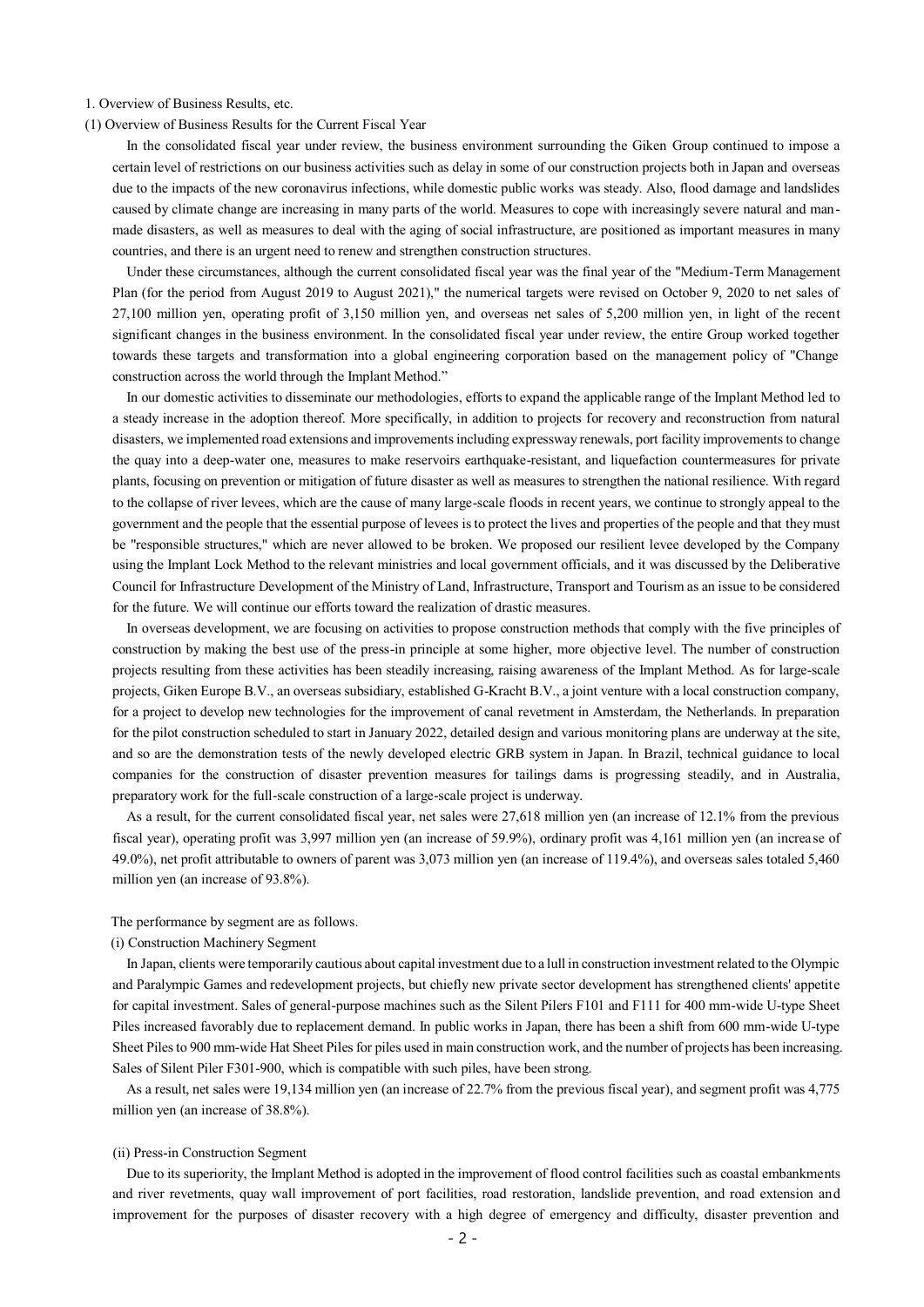mitigation measures of high importance, measures for aging, and strengthening of the functions of transportation networks such as expressways. The mainstay of the Implant Method is the Gyropress Method, which enables piles to be penetrated into existing structures by rotary press-in. In addition to our domestic subsidiary Giken Seko Co., Ltd., 17 GM members of the press-in technology franchise "GTOSS Membership" carry out the construction work to promote and expand the use of this method.

Giken Seko Co., Ltd. does construction work as part of the development of new technologies and construction methods, and works on advanced projects in which it can engage in automation and labor-saving of construction work and completion of various construction methods, thereby enhancing press-in technology. The number of large-scale construction projects decreased compared to the previous fiscal year, partly due to the fact that reconstruction projects and Nankai Trough earthquake countermeasure projects have settled down as this year marks the 10th anniversary of the Great East Japan Earthquake.

As a result, net sales were 8,484 million yen (a decrease of 6.2% from the previous fiscal year), and segment profit was 1,243 million yen (a decrease of 0.4%).

For the next fiscal year (ending August 2022), we expect consolidated net sales of 30,000 million yen (an increase of 8.6% from the previous fiscal year), operating profit of 4,500 million yen (an increase of 12.6%), ordinary profit of 4,550 million yen (an increase of 9.3%), and net profit attributable to owners of parent of 3,200 million yen (an increase of 4.1%).

#### (2) Overview of Financial Position for the Current Fiscal Year

#### (i) Assets, Liabilities and Net Assets

Total assets as of the end of the current consolidated fiscal year increased by 1,958 million yen compared to the end of the previous consolidated fiscal year to 51,667 million yen. Current assets increased by 1,430 million yen to 26,907 million yen and non-current assets increased by 527 million yen to 24,759 million yen from the end of the previous fiscal year.

The increase in current assets was mainly due to an increase of 3,707 million yen in cash and deposits, while there was a decrease of 1,951 million yen in products.

The increase in non-current assets was mainly due to a 315 million yen increase in property, plant and equipment, including buildings and structures, and a 288 million yen increase in investments and other assets.

Total liabilities at the end of the current consolidated fiscal year increased by 824 million yen compared to the end of the previous consolidated fiscal year to 12,122 million yen. Current liabilities increased by 1,033 million yen to 10,527 million yen and noncurrent liabilities decreased by 209 million yen to 1,594 million yen from the end of the previous fiscal year.

The increase in current liabilities was mainly due to increases of 909 million yen in advances received and 457 million yen in income taxes payable.

The decrease in non-current liabilities was mainly due to a decrease of 168 million yen in long-term loans payable.

Net assets as of the end of the current consolidated fiscal year increased by 1,133 million yen compared to the end of the previous consolidated fiscal year to 39,544 million yen. This was mainly due to an increase of 1,254 million yen in shareholders' equity and a decrease of 503 million yen in share acquisition rights. The equity ratio increased to 75.7% from 75.5% at the end of the previous fiscal year due to the increase in equity capital. Net assets per share increased from 1,372.25 yen at the end of the previous fiscal year to 1,426.10 yen at the end of the current fiscal year.

## (ii) Cash Flow

Cash and cash equivalents (hereinafter "cash") at the end of the current fiscal year increased by 342 million yen compared to the end of the previous fiscal year to 5,666 million yen. The status of each cash flow is as follows.

(Cash Flow from Operating Activities)

Net cash provided by operating activities increased by 4,505 million yen compared to the previous fiscal year to 7,768 million yen. This was mainly due to profit before income taxes of 4,548 million yen and a decrease in inventories of 3,208 million yen. (Cash Flow from Investing Activities)

Net cash used in investing activities increased by 3,444 million yen compared to the previous fiscal year to 5,337 million yen. This was mainly due to payments into time deposits of 5,532 million yen.

(Cash Flow from Financing Activities)

Net cash used in financing activities increased by 1,243 million yen compared to the previous fiscal year to 2,197 million yen. This was mainly due to dividend payout of 1,914 million yen.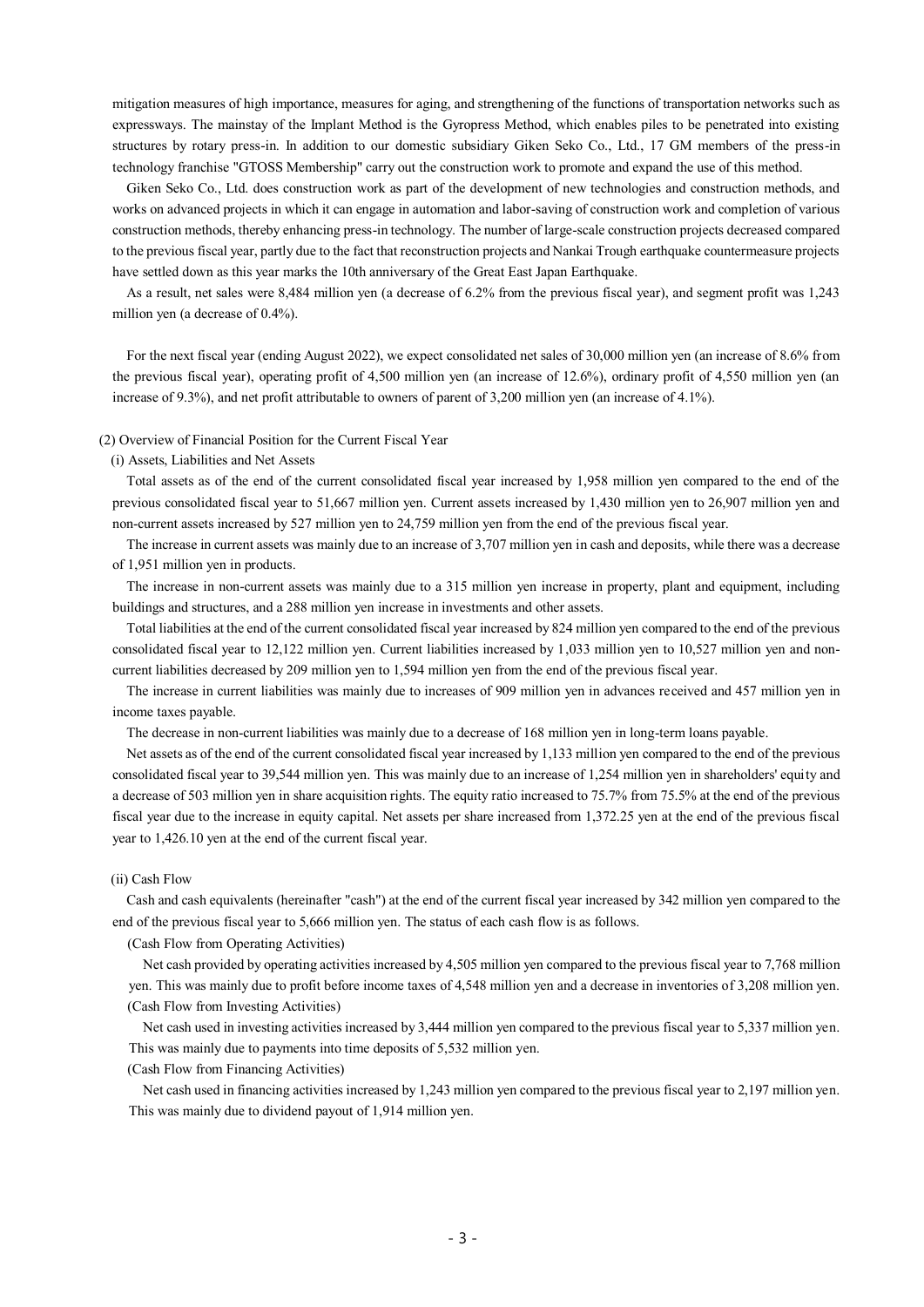|                                                         | Year ended August 31, 2019 | Year ended August 31, 2020 | Year ended August 31, 2021 |
|---------------------------------------------------------|----------------------------|----------------------------|----------------------------|
| Shareholders' equity ratio $(\%)$                       | 73.1                       | 75.5                       | 75.7                       |
| Market value-based<br>shareholders' equity ratio $(\%)$ | 175.7                      | 209.2                      | 251.3                      |
| Interest-bearing debt to cash<br>flow ratio $(\%)$      | 24.2                       | 54.5                       | 18.5                       |
| Interest coverage ratio(times)                          | 539.8                      | 230.3                      | 720.8                      |

(Note) Equity ratio: Equity divided by total assets

Market value-based shareholders' equity ratio : market capitalization divided by total assets

Interest-bearing debt to cash flow ratio : interest-bearing debt divided by operating cash flows

Interest coverage ratio : operating cash flow divided by interest payment

1. All indicators are calculated using consolidated financial data.

2. Market capitalization is calculated by multiplying the closing share price at the end of the fiscal year by the number of shares outstanding (after deducting treasury shares) at the end of the period.

3. Operating cash flows represent the cash flows from operating activities indicated in the consolidated statements of cash flows. Interest-bearing debt includes all liabilities reported in the consolidated balance sheet, on which interest is paid. The interest payment represents the amount of interest payment indicated in the consolidated statement of cash flows.

(3) Basic Policy on Profit Distribution, and Dividends for the Current and Next Fiscal Years

The Company has regarded the stable distribution of profits to its shareholders as a top priority. Its basic policy is to appropriately distribute profits in line with its earnings as well as to enhance internal reserves for long-term business development. For the fiscal year under review, the Company plans to pay a year-end dividend of 35 yen per share. As a result, combined with

the interim dividend of 35 yen per share already paid, the annual dividend will be 70 yen per share.

For the next fiscal year, we forecast a full-year dividend of 70 yen per share, consisting of an interim dividend of 35 yen and a year-end dividend of 35 yen.

We will use our internal reserves to strengthen our financial position, as well as for capital investment and development investment to achieve sustainable growth as a development-based company.

# 2. Basic Policy regarding Selection of Accounting Standards

The Group's policy is to adopt the Japanese standards for a while in order to secure the comparability of consolidated financial statements with domestic companies. Carefully watching future developments concerning IFRS adoption, we will work to establish a system to properly handle this matter.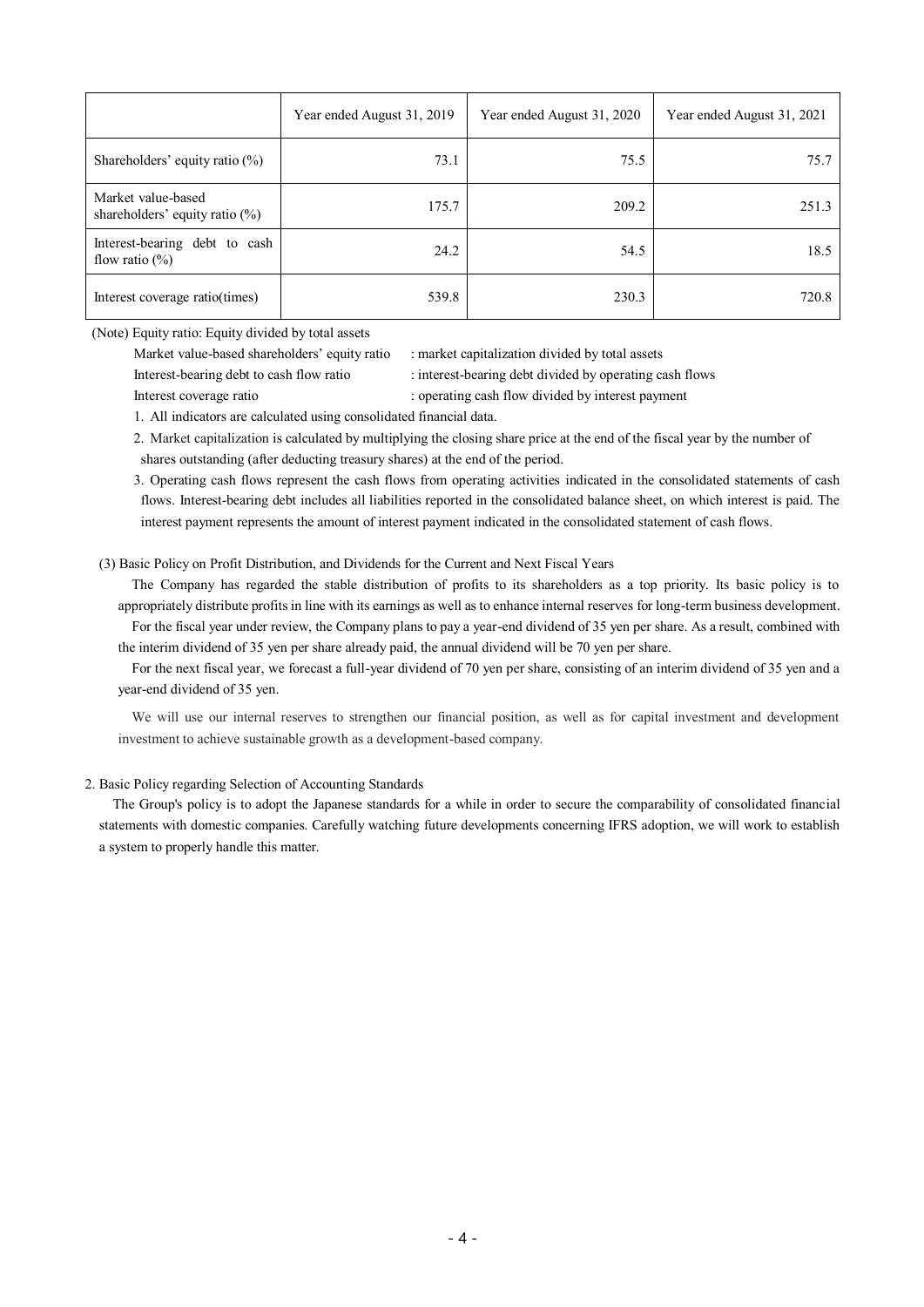# 3. Consolidated financial statements and Principal Notes

(1) Consolidated Balance Sheets

|                                                   |                          | (Millions of yen)        |
|---------------------------------------------------|--------------------------|--------------------------|
|                                                   | As of<br>August 31, 2020 | As of<br>August 31, 2021 |
| Assets                                            |                          |                          |
| Current assets                                    |                          |                          |
| Cash and deposits                                 | 6,882                    | 10,589                   |
| Notes and accounts receivable-trade               | 5,272                    | 6,699                    |
| Electronically recorded monetary claims-operating | 1,693                    | 1,234                    |
| Finished goods                                    | 5,247                    | 3,296                    |
| Work in process                                   | 1,895                    | 1,627                    |
| Costs on construction contracts in progress       | 26                       | 104                      |
| Raw materials and supplies                        | 3,753                    | 2,877                    |
| Other                                             | 711                      | 483                      |
| Allowance for doubtful accounts                   | (3)                      | (4)                      |
| Total current assets                              | 25,477                   | 26,907                   |
| Non-current assets                                |                          |                          |
| Property, plant and equipment                     |                          |                          |
| Buildings and structures                          | 6,056                    | 6,900                    |
| Accumulated depreciation                          | (2,731)                  | (3,056)                  |
| Buildings and structures, net                     | 3,324                    | 3,844                    |
| Machinery, equipment and vehicles                 | 13,560                   | 13,134                   |
| Accumulated depreciation                          | (8,190)                  | (8,160)                  |
| Machinery, equipment and vehicles, net            | 5,369                    | 4,973                    |
| Land                                              | 9,563                    | 9,720                    |
| Construction in progress                          | 1,151                    | 1,206                    |
| Other                                             | 1,324                    | 1,421                    |
| Accumulated depreciation                          | (983)                    | (1,101)                  |
| Other, net                                        | 340                      | 319                      |
| Total property, plant and equipment               | 19,749                   | 20,064                   |
| Intangible assets                                 | 352                      | 275                      |
| Investments and other assets                      |                          |                          |
| Investment securities                             | 1,238                    | 1,186                    |
| Deferred tax assets                               | 1,799                    | 1,700                    |
| Other                                             | 1,107                    | 1,548                    |
| Allowance for doubtful accounts                   | (14)                     | (16)                     |
| Total investments and other assets                | 4,129                    | 4,418                    |
| Total non-current assets                          | 24,231                   | 24,759                   |
| Total assets                                      | 49,708                   | 51,667                   |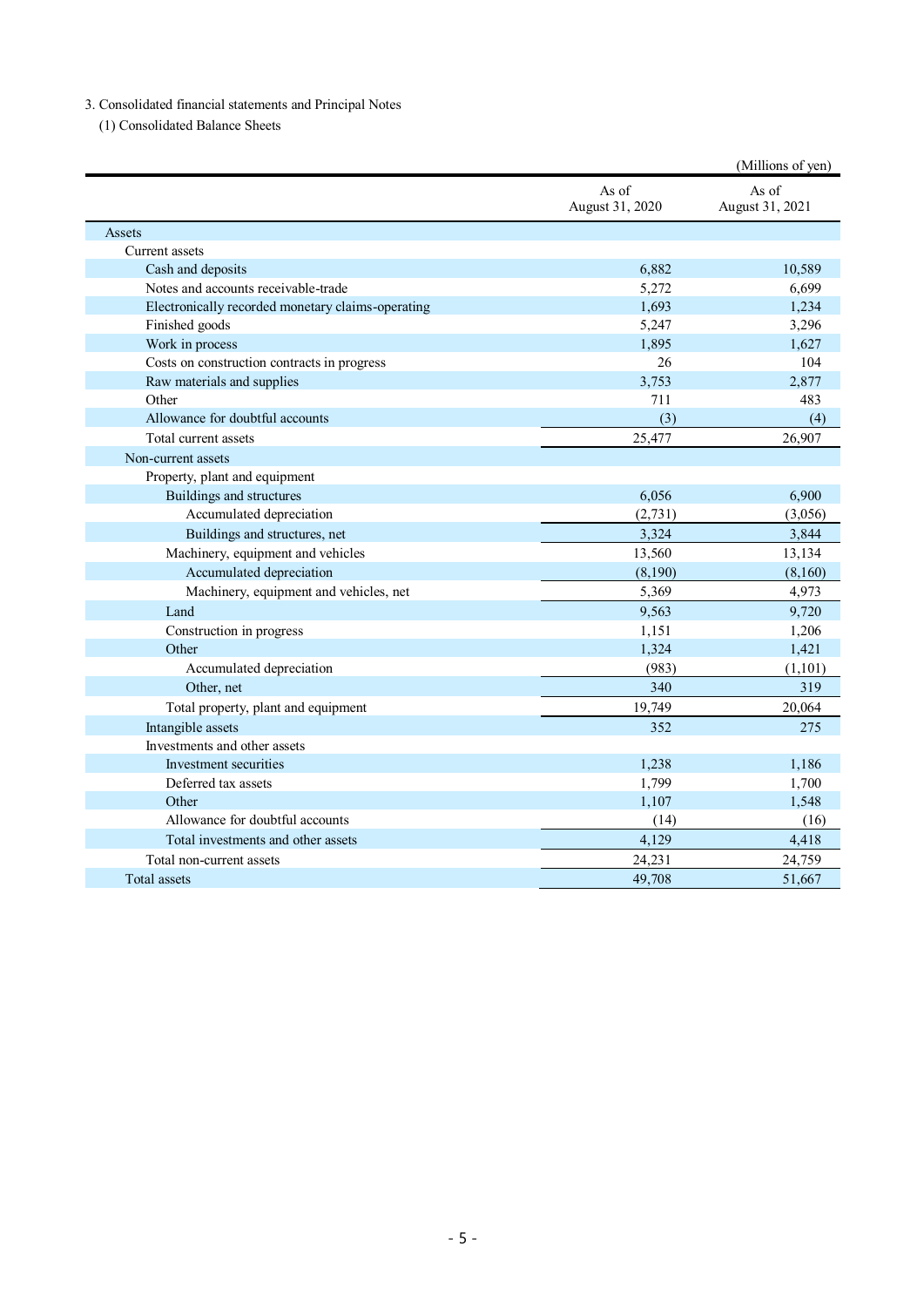|                                                       |                          | (Millions of yen)        |
|-------------------------------------------------------|--------------------------|--------------------------|
|                                                       | As of<br>August 31, 2020 | As of<br>August 31, 2021 |
| Liabilities                                           |                          |                          |
| <b>Current</b> liabilities                            |                          |                          |
| Notes and accounts payable-trade                      | 1,333                    | 1.534                    |
| Electronically recorded obligations-operating         | 2,429                    | 978                      |
| Short-term borrowings                                 | 870                      | 718                      |
| Income taxes payable                                  | 392                      | 849                      |
| Advances received                                     | 2,802                    | 3,711                    |
| Provision for bonuses                                 | 562                      | 679                      |
| Other provisions                                      | 8                        | 20                       |
| Other                                                 | 1,095                    | 2,035                    |
| Total current liabilities                             | 9,493                    | 10,527                   |
| Non-current liabilities                               |                          |                          |
| Long-term borrowings                                  | 707                      | 538                      |
| Provisions for maintenance of product's function      | 34                       | 53                       |
| Retirement benefit liability                          | 80                       | 102                      |
| Other provisions                                      | $\mathbf{0}$             | $\mathbf{1}$             |
| Other                                                 | 980                      | 898                      |
| Total non-current liabilities                         | 1,803                    | 1,594                    |
| <b>Total liabilities</b>                              | 11,297                   | 12,122                   |
| Net assets                                            |                          |                          |
| Shareholders' equity                                  |                          |                          |
| Share capital                                         | 8,843                    | 8,892                    |
| Deposits for subscriptions of shares                  |                          | $\mathbf{0}$             |
| Capital surplus                                       | 10,020                   | 10,069                   |
| Retained earnings                                     | 19,439                   | 20,596                   |
| Treasury shares                                       | (304)                    | (304)                    |
| Total shareholders' equity                            | 37,999                   | 39,253                   |
| Accumulated other comprehensive income                |                          |                          |
| Valuation difference on available-for-sale securities | (95)                     | $\mathbf{0}$             |
| Deferred gains or losses on hedges                    | 5                        | 18                       |
| Foreign currency translation adjustment               | (352)                    | (138)                    |
| Remeasurements of defined benefit plans               | (5)                      | (26)                     |
| Total accumulated other comprehensive income          | (447)                    | (145)                    |
| Share acquisition rights                              | 503                      | $\theta$                 |
| Non-controlling interests                             | 355                      | 435                      |
| Total net assets                                      | 38,411                   | 39,544                   |
| Total liabilities and net assets                      | 49,708                   | 51,667                   |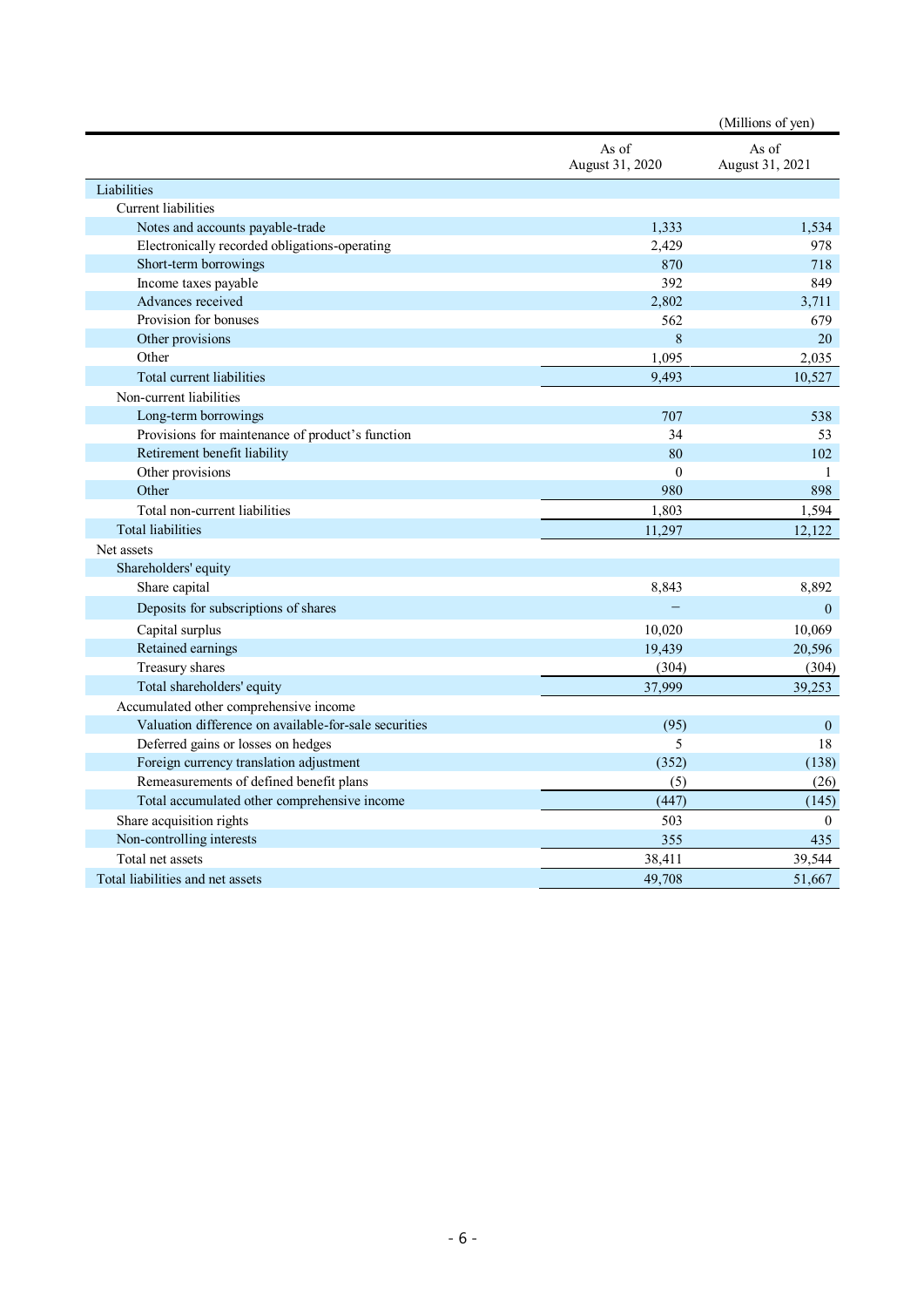(2) Consolidated Statements of Income and Comprehensive Income

(Consolidated Statements of Income)

| Fiscal year ended                                         |           |                                      |
|-----------------------------------------------------------|-----------|--------------------------------------|
| August 31, 2020                                           |           | Fiscal year ended<br>August 31, 2021 |
| Net sales                                                 | 24,640    | 27,618                               |
| Cost of sales                                             | 15,465    | 17,003                               |
| Gross profit (loss)                                       | 9,175     | 10,614                               |
| Selling, general and administrative expenses              | 6,676     | 6,617                                |
| Operating profit (loss)                                   | 2,498     | 3,997                                |
| Non-operating income                                      |           |                                      |
| Interest income                                           | 3         | $\mathbf{1}$                         |
| Dividend income                                           | 22        | 19                                   |
| Gain on sales of scraps<br>Rental income from real estate | 3         | 14                                   |
|                                                           | 38        | 66                                   |
| Insurance claim income                                    | 193       |                                      |
| Foreign exchange gains                                    | 22        | 27                                   |
| Surrender value of insurance policies                     |           | 9                                    |
| Other                                                     | 37        | 48                                   |
| Total non-operating income                                | 321       | 187                                  |
| Non-operating expenses                                    |           |                                      |
| Interest expenses                                         | 14        | 10                                   |
| Rental expenses on real estate                            | 1         | $\boldsymbol{0}$                     |
| Share issuance costs                                      | 3         | $\overline{2}$                       |
| Loss on abandonment of non-current assets                 | 2         |                                      |
| Loss on cancellation of leases                            |           | 4                                    |
| Other                                                     | 5         | 3                                    |
| Total non-operating expenses                              | 27        | 22                                   |
| Ordinary profit (loss)                                    | 2,792     | 4,161                                |
| Extraordinary income                                      |           |                                      |
| Gain on sales of investment securities                    | 41        |                                      |
| Gain on reversal of share acquisition rights              |           | 567                                  |
| Total extraordinary income                                | 41        | 567                                  |
| <b>Extraordinary losses</b>                               |           |                                      |
| Loss on abandonment of non-current assets                 |           | 70                                   |
| Loss on valuation of investment securities                | 297       | 88                                   |
| Amortization of goodwill                                  | 245       |                                      |
| Impairment loss                                           |           | 21                                   |
|                                                           |           |                                      |
| Total extraordinary losses                                | 543       | 180                                  |
| Profit (loss) before income taxes                         | 2,289     | 4,548                                |
| Income taxes-current<br>Income taxes-deferred             | 907<br>40 | 1,403                                |
| Total income taxes                                        | 948       | 18                                   |
| Profit (loss)                                             | 1,340     | 1,421<br>3,127                       |
| Profit (loss) attributable to non-controlling interests   | (60)      | 53                                   |
| Profit (loss) attributable to owners of parent            | 1,400     | 3,073                                |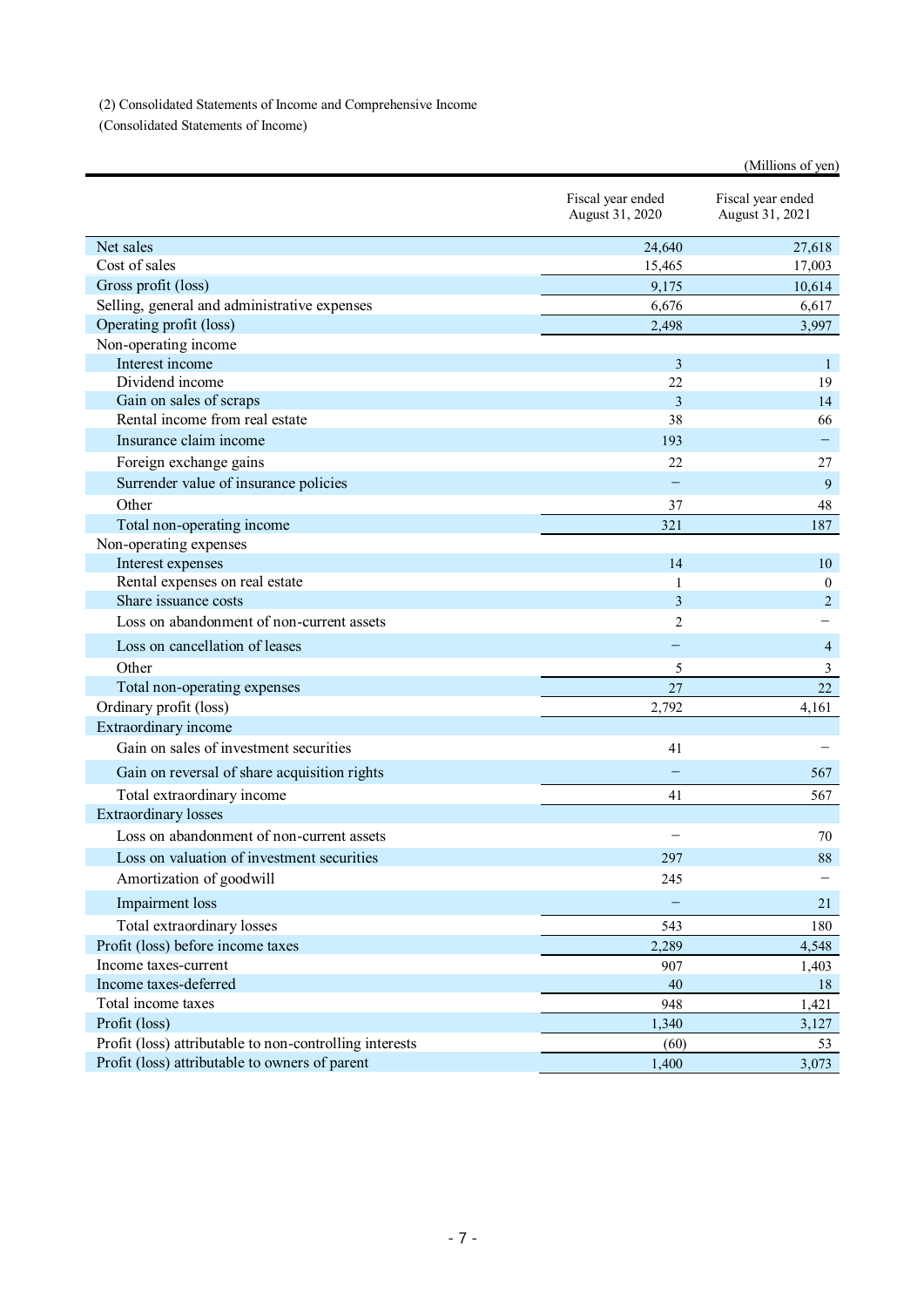(Consolidated Statements of Comprehensive Income)

(Millions of yen)

|                                                                | Fiscal year ended<br>August 31, 2020 | Fiscal year ended<br>August 31, 2021 |
|----------------------------------------------------------------|--------------------------------------|--------------------------------------|
| Profit (loss)                                                  | 1,340                                | 3,127                                |
| Other comprehensive income                                     |                                      |                                      |
| Valuation difference on available-for-sale securities          | 132                                  | 96                                   |
| Deferred gains or losses on hedges                             | (13)                                 | 24                                   |
| Foreign currency translation adjustment                        | 9                                    | 229                                  |
| Remeasurements of defined benefit plans                        | 39                                   | (21)                                 |
| Total other comprehensive income                               | 167                                  | 328                                  |
| Comprehensive income                                           | 1,508                                | 3,455                                |
| Comprehensive income attributable to                           |                                      |                                      |
| Comprehensive income attributable to owners of parent          | 1,545                                | 3,375                                |
| Comprehensive income attributable to non-controlling interests | (36)                                 | 79                                   |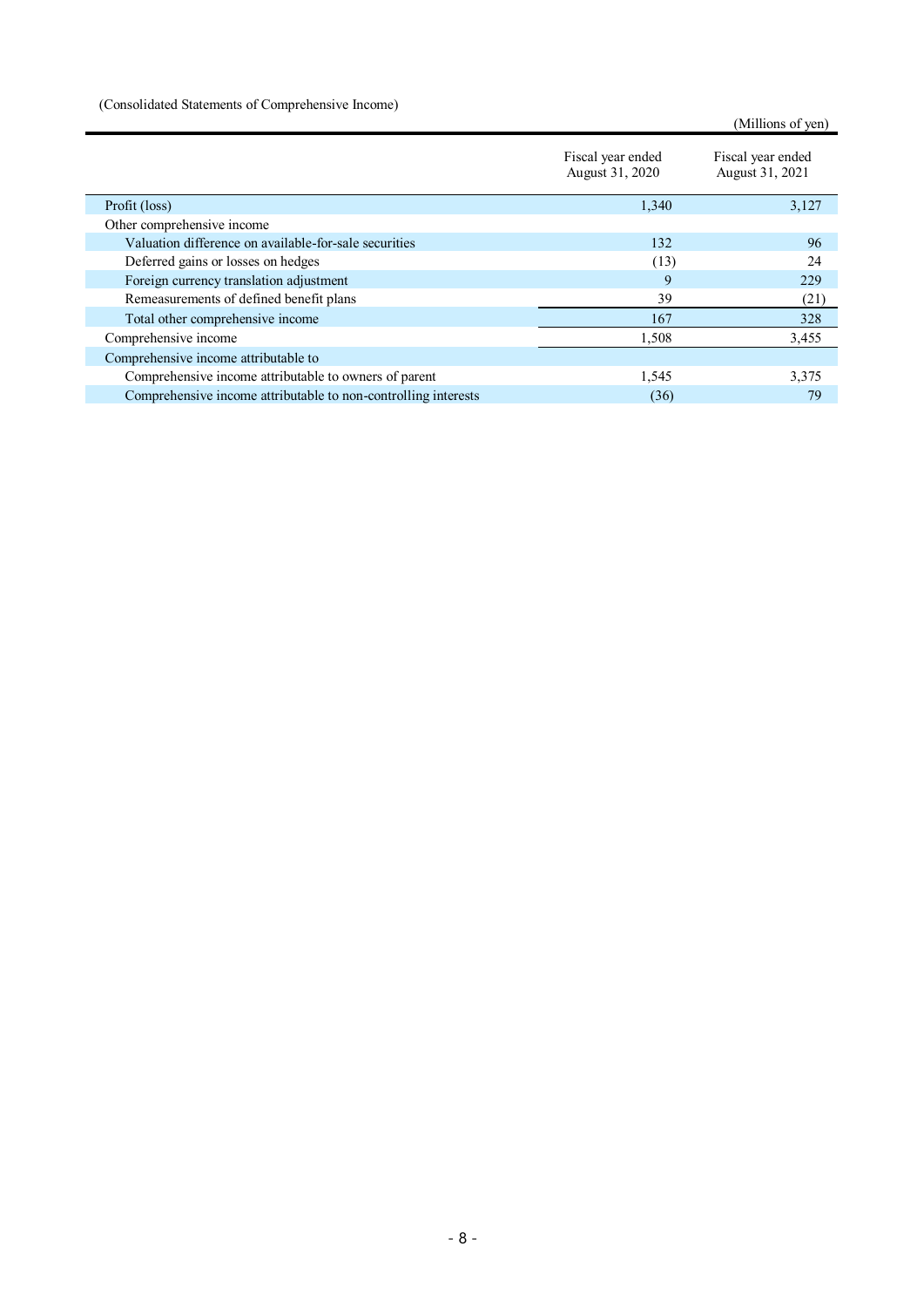# (3) Consolidated Statements of Changes in Net Assets

Fiscal year ended August 31,2020 (from September 1, 2019 to August 31, 2020)

(Millions of yen) Shareholders' equity Share capital Capital surplus Retained<br>earnings Treasury shares Total Shareholders' equity Balance at beginning of period 8,731 9,891 19,903 (303) 38,222 Cumulative effects of changes in Lumulative effects of changes in<br>accounting policies 17<br>17 Restated balance 8,731 9,891 19,920 (303) 38,239 Changes during period Issuance of new shares  $112$   $112$   $112$   $112$   $112$   $112$   $112$   $112$   $112$   $112$ Dividends of surplus (1,882) (1,882) (1,882) (1,882) Profit (loss) attributable to  $\frac{1,400}{2}$  1,400  $\frac{1,400}{2}$  1,400 Purchase of treasury shares (0) (0) (0) (0) Purchase of share of consolidated subsidiaries treasury stock 16 16 Net changes in items other than shareholders' equity Total changes during period 112 129 (481) (0) (240) Balance at end of period 8,843 10,020 19,439 (304) 37,999

|                                                                        |                                                                    | Accumulated other comprehensive income      |                                                  |                                               |                                                          |                 |                                              |                     |
|------------------------------------------------------------------------|--------------------------------------------------------------------|---------------------------------------------|--------------------------------------------------|-----------------------------------------------|----------------------------------------------------------|-----------------|----------------------------------------------|---------------------|
|                                                                        | Valuation<br>difference<br>on available-<br>for-sale<br>securities | Deferred<br>gains or<br>losses on<br>hedges | Foreign<br>currency<br>translation<br>adjustment | Remeasurements<br>of defined<br>benefit plans | Total<br>accumulated<br>other<br>comprehensive<br>income | Share<br>rights | Non-<br>acquisition controlling<br>interests | Total net<br>assets |
| Balance at beginning<br>of period                                      | (228)                                                              | 12                                          | (331)                                            | (44)                                          | (591)                                                    | 242             | 456                                          | 38,329              |
| Cumulative effects of<br>changes in accounting<br>policies             |                                                                    |                                             |                                                  |                                               |                                                          |                 | 13                                           | 30                  |
| Restated balance                                                       | (228)                                                              | 12                                          | (331)                                            | (44)                                          | (591)                                                    | 242             | 470                                          | 38,360              |
| Changes during period                                                  |                                                                    |                                             |                                                  |                                               |                                                          |                 |                                              |                     |
| Issuance of new<br>shares                                              |                                                                    |                                             |                                                  |                                               |                                                          |                 |                                              | 225                 |
| Dividends of<br>surplus                                                |                                                                    |                                             |                                                  |                                               |                                                          |                 |                                              | (1,882)             |
| Profit (loss)<br>attributable to<br>owners<br>of parent                |                                                                    |                                             |                                                  |                                               |                                                          |                 |                                              | 1,400               |
| Purchase of<br>treasury shares                                         |                                                                    |                                             |                                                  |                                               |                                                          |                 |                                              | (0)                 |
| Purchase of share<br>of consolidated<br>subsidiaries<br>treasury stock |                                                                    |                                             |                                                  |                                               |                                                          |                 |                                              | 16                  |
| Net changes in<br>items other than<br>shareholders' equity             | 132                                                                | (6)                                         | (20)                                             | 39                                            | 144                                                      | 260             | (114)                                        | 291                 |
| Total changes during<br>period                                         | 132                                                                | (6)                                         | (20)                                             | 39                                            | 144                                                      | 260             | (114)                                        | 50                  |
| Balance at end of<br>period                                            | (95)                                                               | 5                                           | (352)                                            | (5)                                           | (447)                                                    | 503             | 355                                          | 38,411              |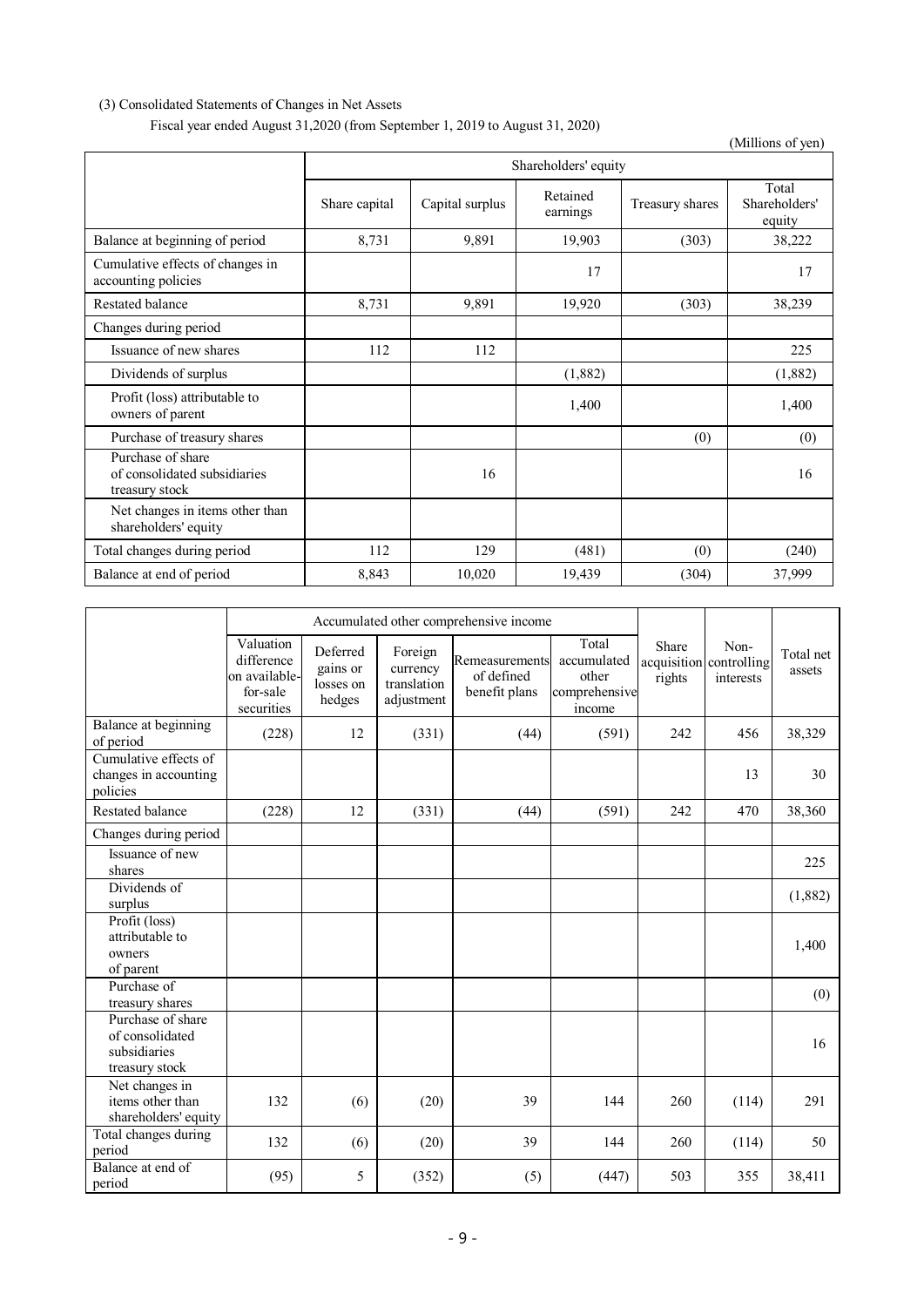|  |  |  | Fiscal year ended August 31,2021 (from September 1, 2020 to August 31, 2021) |
|--|--|--|------------------------------------------------------------------------------|
|--|--|--|------------------------------------------------------------------------------|

|                                                               |               |                                            |                    |                      |                    | (Millions of yen)                |  |
|---------------------------------------------------------------|---------------|--------------------------------------------|--------------------|----------------------|--------------------|----------------------------------|--|
|                                                               |               | Shareholders' equity                       |                    |                      |                    |                                  |  |
|                                                               | Share capital | Deposits for<br>subscriptions<br>of shares | Capital<br>surplus | Retained<br>earnings | Treasury<br>shares | Total<br>Shareholders'<br>equity |  |
| Balance at beginning<br>of period                             | 8,843         |                                            | 10,020             | 19,439               | (304)              | 37,999                           |  |
| Changes during<br>period                                      |               |                                            |                    |                      |                    |                                  |  |
| Issuance of new<br>shares                                     | 48            | $\mathbf{0}$                               | 48                 |                      |                    | 97                               |  |
| Dividends of<br>surplus                                       |               |                                            |                    | (1,916)              |                    | (1,916)                          |  |
| Profit (loss)<br>attributable to<br>owners of parent          |               |                                            |                    | 3,073                |                    | 3,073                            |  |
| Purchase of<br>treasury shares                                |               |                                            |                    |                      | (0)                | (0)                              |  |
| Net changes in<br>items other than<br>shareholders'<br>equity |               |                                            |                    |                      |                    |                                  |  |
| Total changes during<br>period                                | 48            | $\theta$                                   | 48                 | 1,157                | (0)                | 1,254                            |  |
| Balance at end of<br>period                                   | 8,892         | $\mathbf{0}$                               | 10,069             | 20,596               | (304)              | 39,253                           |  |

|                                                               | Accumulated other comprehensive income                                |                                             |                                                  |                                               |                                                          |                                |                                  |                     |
|---------------------------------------------------------------|-----------------------------------------------------------------------|---------------------------------------------|--------------------------------------------------|-----------------------------------------------|----------------------------------------------------------|--------------------------------|----------------------------------|---------------------|
|                                                               | Valuation<br>difference<br>on<br>available-<br>for-sale<br>securities | Deferred<br>gains or<br>losses on<br>hedges | Foreign<br>currency<br>translation<br>adjustment | Remeasurements<br>of defined<br>benefit plans | Total<br>accumulated<br>other<br>comprehensive<br>income | Share<br>acquisition<br>rights | Non-<br>controlling<br>interests | Total net<br>assets |
| Balance at<br>beginning of period                             | (95)                                                                  | 5                                           | (352)                                            | (5)                                           | (447)                                                    | 503                            | 355                              | 38,411              |
| Changes during<br>period                                      |                                                                       |                                             |                                                  |                                               |                                                          |                                |                                  |                     |
| Issuance of new<br>shares                                     |                                                                       |                                             |                                                  |                                               |                                                          |                                |                                  | 97                  |
| Dividends of<br>surplus                                       |                                                                       |                                             |                                                  |                                               |                                                          |                                |                                  | (1,916)             |
| Profit (loss)<br>attributable to<br>owners of parent          |                                                                       |                                             |                                                  |                                               |                                                          |                                |                                  | 3,073               |
| Purchase of<br>treasury shares                                |                                                                       |                                             |                                                  |                                               |                                                          |                                |                                  | (0)                 |
| Net changes in<br>items other than<br>shareholders'<br>equity | 96                                                                    | 13                                          | 213                                              | (21)                                          | 302                                                      | (503)                          | 79                               | (120)               |
| Total changes<br>during period                                | 96                                                                    | 13                                          | 213                                              | (21)                                          | 302                                                      | (503)                          | 79                               | 1,133               |
| Balance at end of<br>period                                   | $\boldsymbol{0}$                                                      | 18                                          | (138)                                            | (26)                                          | (145)                                                    | $\mathbf{0}$                   | 435                              | 39,544              |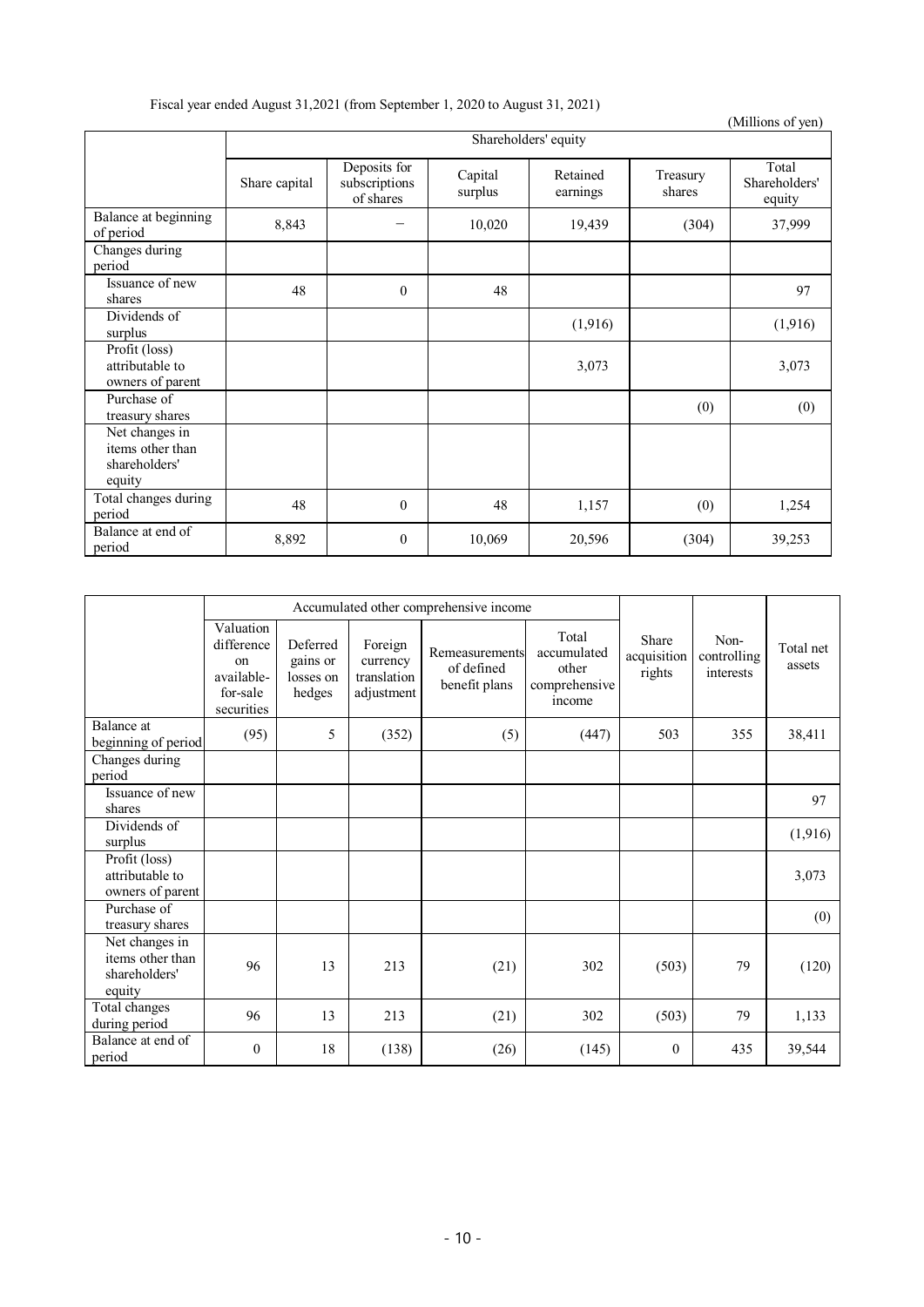# (4) Consolidated Statements of Cash Flows

| Fiscal year ended<br>Fiscal year ended                                           |                   |
|----------------------------------------------------------------------------------|-------------------|
| August 31, 2020<br>August 31, 2021                                               |                   |
| Cash flows from operating activities                                             |                   |
| Profit (loss) before income taxes<br>2,289                                       | 4,548             |
| Depreciation<br>1,901<br>1,952                                                   |                   |
| Amortization of goodwill<br>279                                                  |                   |
| $\equiv$<br>Impairment loss                                                      | 21                |
| Increase (decrease) in provision for bonuses<br>(151)                            | 117               |
| Increase (decrease) in retirement benefit liability<br>(27)                      | (8)               |
| Increase (decrease) in Provisions for maintenance of product's function<br>(110) | 18                |
| Interest and dividend income<br>(26)                                             | (21)              |
| 14<br>Interest expenses                                                          | 10                |
| Insurance claim income<br>(193)                                                  | $\qquad \qquad -$ |
| Foreign exchange losses (gains)<br>(64)                                          | 52                |
| 297<br>Loss (gain) on valuation of investment securities                         | 88                |
| Decrease (increase) in trade receivables<br>6,025                                | (45)              |
| Decrease (increase) in inventories<br>(3,715)                                    | 3,208             |
| Increase (decrease) in trade payables<br>(1, 466)<br>(1, 130)                    |                   |
| Increase (decrease) in advances received on construction contracts in<br>8       | (8)               |
| progress                                                                         |                   |
| Other, net<br>(469)                                                              | (18)              |
| 4,928<br>Subtotal<br>8,448                                                       |                   |
| Interest and dividends received<br>26                                            | 21                |
| Interest paid<br>(14)                                                            | (10)              |
| Income taxes paid<br>(1,871)<br>(1,036)                                          |                   |
| Income taxes refund                                                              | 346               |
| Proceeds from insurance income<br>193                                            |                   |
| Net cash provided by (used in) operating activities<br>3,263                     | 7,768             |
| Cash flows from investing activities                                             |                   |
| Payments into time deposits<br>(1,240)<br>(5, 532)                               |                   |
| Proceeds from withdrawal of time deposits<br>2,090                               | 2,175             |
| Purchase of property, plant and equipment<br>(3,273)<br>(2,080)                  |                   |
| Purchase of investment securities<br>(9)                                         | (0)               |
| Other, net<br>539                                                                | 99                |
| Net cash provided by (used in) investing activities<br>(1,892)<br>(5,337)        |                   |
| Cash flows from financing activities                                             |                   |
| Net increase (decrease) in short-term borrowings<br>363                          | (170)             |
| Proceeds from long-term borrowings<br>563                                        |                   |
| Repayments of long-term borrowings<br>(111)                                      | (140)             |
| Proceeds from issuance of shares<br>221                                          | 94                |
| Purchase of treasury shares<br>(61)                                              | (0)               |
| Dividends paid<br>(1,880)<br>(1, 914)                                            |                   |
| Other, net<br>(47)                                                               | (65)              |
| Net cash provided by (used in) financing activities<br>(953)<br>(2,197)          |                   |
| Effect of exchange rate change on cash and cash equivalents<br>(14)              | 107               |
| Net increase (decrease) in cash and cash equivalents<br>403                      | 342               |
| Cash and cash equivalents at beginning of period<br>4,920                        | 5,324             |
| Cash and cash equivalents at end of period<br>5,324                              | 5,666             |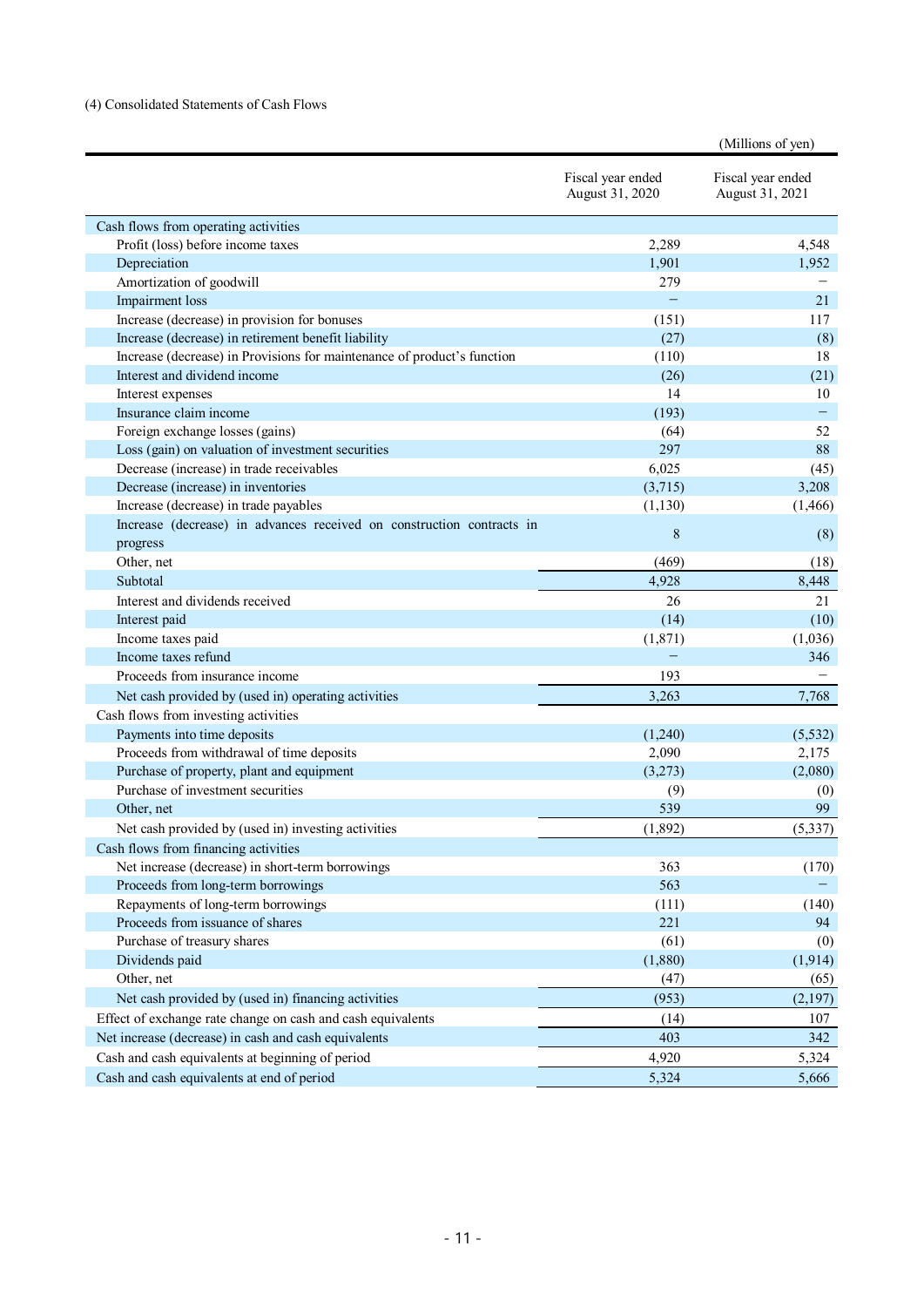# (5) Notes to Consolidated Financial Statements

(Notes on Going Concern Assumption)

There is no relevant information.

# (Additional Information)

## ・Accounting estimates

Although when the new coronavirus infections will end is expected to continue to be uncertain, we assume that there will be no significant impact in the following consolidated fiscal year, based on the business conditions of the Group in the current consolidated fiscal year, and we have made accounting estimates for the impairment loss on non-current assets, the recoverability of deferred tax assets, and the valuation of inventories from this perspective.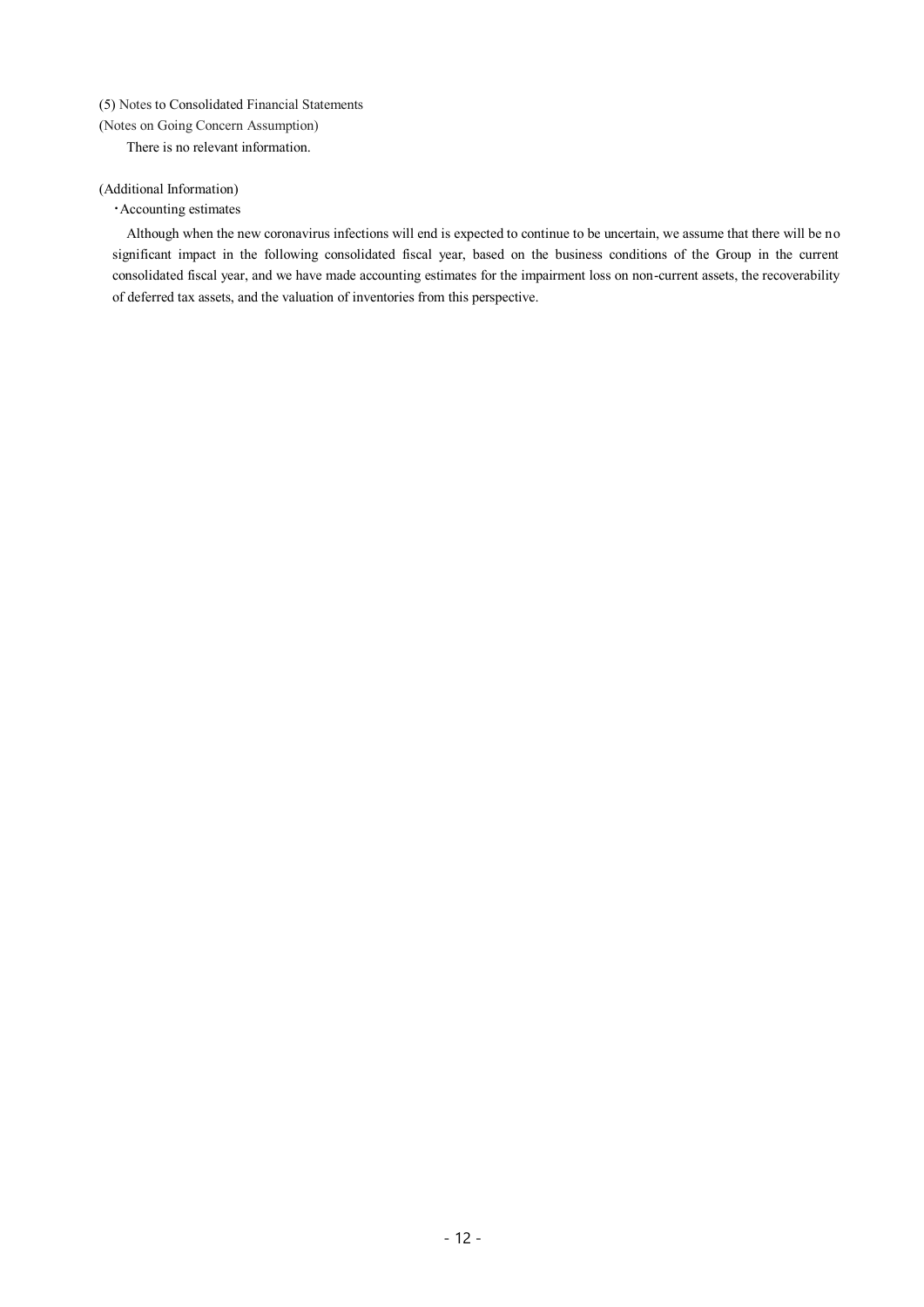(Segment Information, etc.)

[Segment Information]

1. Overview of reportable segments

The Company's reportable segments are the units of the Company for which discrete financial information is available and for which the Board of Directors regularly conducts a review to determine allocation of management resources and assess performance.

The Company engages in business activities as a company coping with social problems caused by construction works home and abroad, by developing machines and new methodologies which make maximum use of the superiority of the Press-in Method.

Therefore, the Company consists of two reportable segments: "Construction Machinery Segment" and "Press-in Construction Segment."

The main products and services of each reportable segment are as follows:

Construction Machinery Segment・・・Development, manufacture, sale, rental and maintenance services of hydraulic press-in and extraction machines and auxiliary equipment

Press-in Construction Segment • • • Press-in works and foundation works, and underground development

2. Method of calculating net sales, profit or loss, assets, liabilities and other items by reportable segment

The accounting methods applied for reportable segments are generally the same as those for consolidated financial statements preparation.

Segment income of reportable segments represents figures based on operating profit.

Internal sales and transfers between segments are based on prevailing market prices.

3. Information on the amounts of net sales, profit or loss, assets, liabilities and other items by reportable segment Fiscal year ended August 31, 2020 (from September 1, 2019 to August 31, 2020)

| (Millions of yen)                                    |                                       |                                           |        |                                    |                                                      |  |  |
|------------------------------------------------------|---------------------------------------|-------------------------------------------|--------|------------------------------------|------------------------------------------------------|--|--|
|                                                      |                                       | Reportable segments                       |        |                                    | Posted<br>amount to the                              |  |  |
|                                                      | Construction<br>machinery<br>business | Press-fitting<br>construction<br>business | Total  | Adjusted<br>amount<br>(Notes 1, 3) | consolidated<br>financial<br>statements<br>(Notes 2) |  |  |
| Net sales                                            |                                       |                                           |        |                                    |                                                      |  |  |
| (1) Net sales to external<br>customers               | 15,592                                | 9,048                                     | 24,640 |                                    | 24,640                                               |  |  |
| (2) Intersegment net sales and<br>transfer           | 1,377                                 | 133                                       | 1,510  | (1,510)                            |                                                      |  |  |
| Total                                                | 16,969                                | 9,181                                     | 26,151 | (1,510)                            | 24,640                                               |  |  |
| Segment profit [Operating profit]<br>$(\text{loss})$ | 3,440                                 | 1,249                                     | 4,689  | (2,190)                            | 2,498                                                |  |  |
| Segment assets (Property, plant<br>and equipment)    | 41,978                                | 6,350                                     | 48,329 | 1,379                              | 49,708                                               |  |  |
| Other items                                          |                                       |                                           |        |                                    |                                                      |  |  |
| Depreciation                                         | 1,544                                 | 167                                       | 1,712  | 189                                | 1,901                                                |  |  |
| Amortization of goodwill                             |                                       |                                           |        | 279                                | 279                                                  |  |  |
| Increased amount in property,<br>plant and equipment | 3,027                                 | 32                                        | 3,059  | 1                                  | 3,060                                                |  |  |

(Note) 1. The segment income adjustment of negative 2,190 million yen includes inter-segment transaction eliminations of negative 56 million yen and corporate expenses not allocated to any reportable segment of negative 2,133 million yen. The corporate expenses are mainly general administrative expenses not belonging to any reportable segment.

2.Segment income is adjusted with operating profit presented in the consolidated statement of income.

3. The segment assets adjustment of 1,379 million yen includes inter-segment credit elimination of negative 696 million yen and corporate assets not allocated to any reportable segment of 2,076 million yen.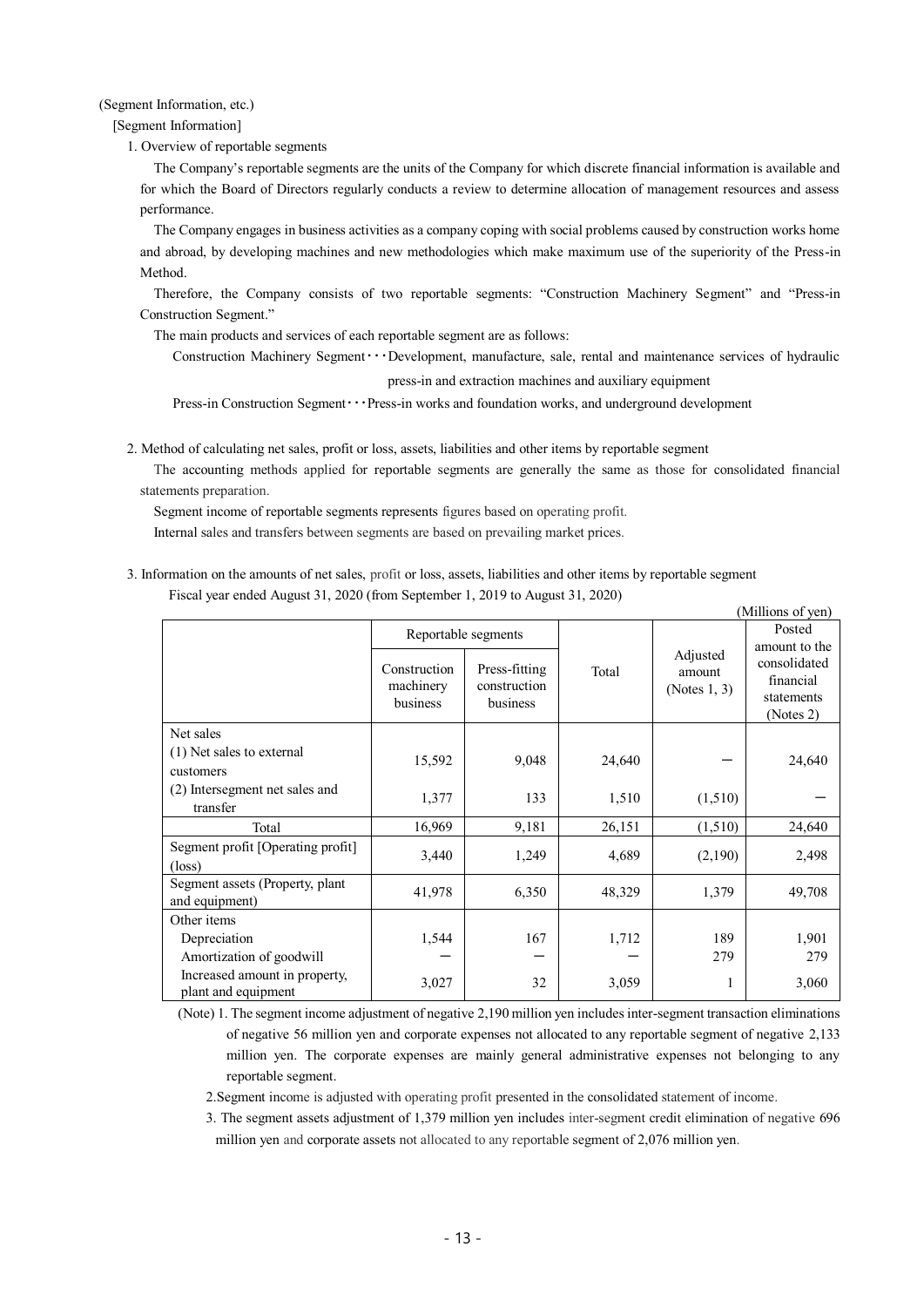|                                                      |                                       |                                           |        |                                    | (Millions of yen)                                    |
|------------------------------------------------------|---------------------------------------|-------------------------------------------|--------|------------------------------------|------------------------------------------------------|
|                                                      |                                       | Reportable segments                       |        |                                    | Posted<br>amount to the                              |
|                                                      | Construction<br>machinery<br>business | Press-fitting<br>construction<br>business | Total  | Adjusted<br>amount<br>(Notes 1, 3) | consolidated<br>financial<br>statements<br>(Notes 2) |
| Net sales                                            |                                       |                                           |        |                                    |                                                      |
| (1) Net sales to external                            | 19,134                                | 8,484                                     | 27,618 |                                    | 27,618                                               |
| customers                                            |                                       |                                           |        |                                    |                                                      |
| (2) Intersegment net sales and<br>transfer           | 963                                   | 179                                       | 1,142  | (1,142)                            |                                                      |
| Total                                                | 20,097                                | 8,663                                     | 28,761 | (1,142)                            | 27,618                                               |
| Segment profit [Operating profit]<br>$(\text{loss})$ | 4,775                                 | 1,243                                     | 6,019  | (2,022)                            | 3,997                                                |
| Segment assets (Property, plant<br>and equipment)    | 43,429                                | 6,953                                     | 50,383 | 1,283                              | 51,667                                               |
| Other items                                          |                                       |                                           |        |                                    |                                                      |
| Depreciation                                         | 1,607                                 | 136                                       | 1,743  | 208                                | 1,952                                                |
| Increased amount in property,<br>plant and equipment | 2,261                                 | 22                                        | 2,283  | 10                                 | 2,294                                                |

Fiscal year ended August 31, 2021 (from September 1, 2020 to August 31, 2021)

(Note) 1. The segment income adjustment of negative 2,022 million yen includes inter-segment transaction eliminations of negative 66 million yen and corporate expenses not allocated to any reportable segment of negative 2,089 million yen. The corporate expenses are mainly general administrative expenses not belonging to any reportable segment.

2. Segment income is adjusted with operating profit presented in the consolidated statement of income.

3. The segment assets adjustment of 1,283 million yen includes inter-segment credit elimination of negative 843 million yen and corporate assets not allocated to any reportable segment of 2,127 million yen.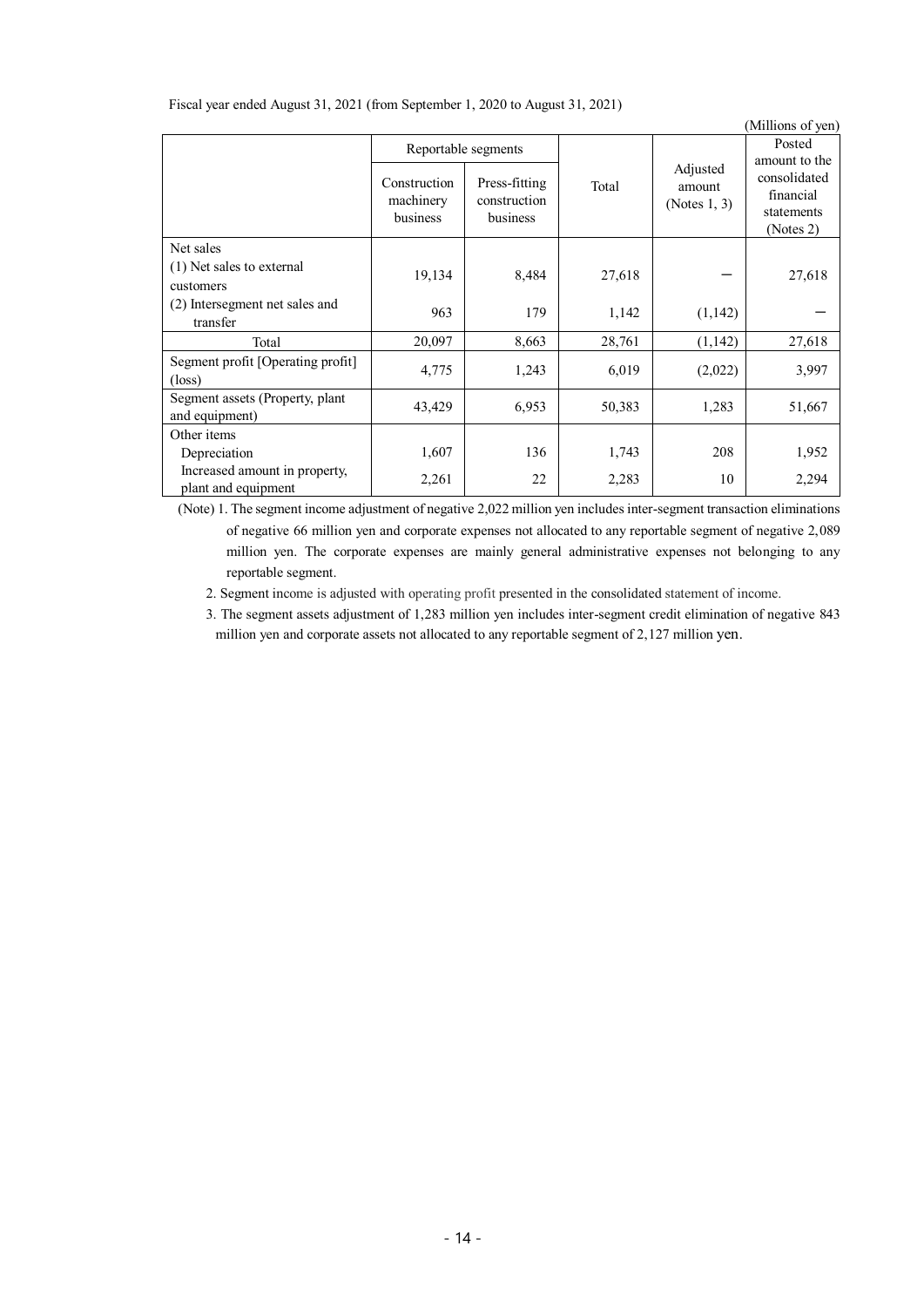[Relevant Information]

Fiscal year ended August 31, 2020 (from September 1, 2019 to August 31, 2020)

1. Information by product and service

Information by product and service is omitted here because the same information is presented in the Segment Information, etc.

2. Information by region

(1) Net sales

|              |               | 'Millions of<br>$\sqrt{e}$ ven |
|--------------|---------------|--------------------------------|
| Japan        | Other         | Total                          |
| ാറ<br>21,022 | 2010<br>2,010 | 24,640                         |

(Note) Major regions that belong to "Other regions" other than Japan are as follows: Other regions: Europe, Asia, North America, and Oceania

(2) Property, plant and equipment

Information on property, plant and equipment is omitted because the amount of property, plant and equipment located in Japan excesses 90% of the amount of property, plant and equipment stated in the consolidated balance sheet.

## 3. Information by major customer

Information by major customer is omitted because there is no external customer accounting for 10% or more of net sales stated in the consolidated statement of income

## Fiscal year ended August 31, 2021 (from September 1, 2020 to August 31, 2021)

1. Information by product and service is omitted here since the same information is described as segment information.

# 2. Information by region

(1) Net sales

| $(1)$ . The barror |              | (Millions of yen) |
|--------------------|--------------|-------------------|
| Japan              | <b>Other</b> | Total             |
| 22,158             | 5,460        | 27,618            |

(Note) Major regions that belong to "Other regions" other than Japan are as follows: Other regions: Europe, Asia, North America, South America and Oceania

# (2) Property, plant and equipment

Information on property, plant and equipment is omitted since the amount of property, plant and equipment located in Japan excesses 90% of the amount of property, plant and equipment stated in the consolidated balance sheet.

## 3. Information by major customer

Information by major customer is omitted because there is no external customer accounting for 10% or more of net sales stated in the consolidated statement of income.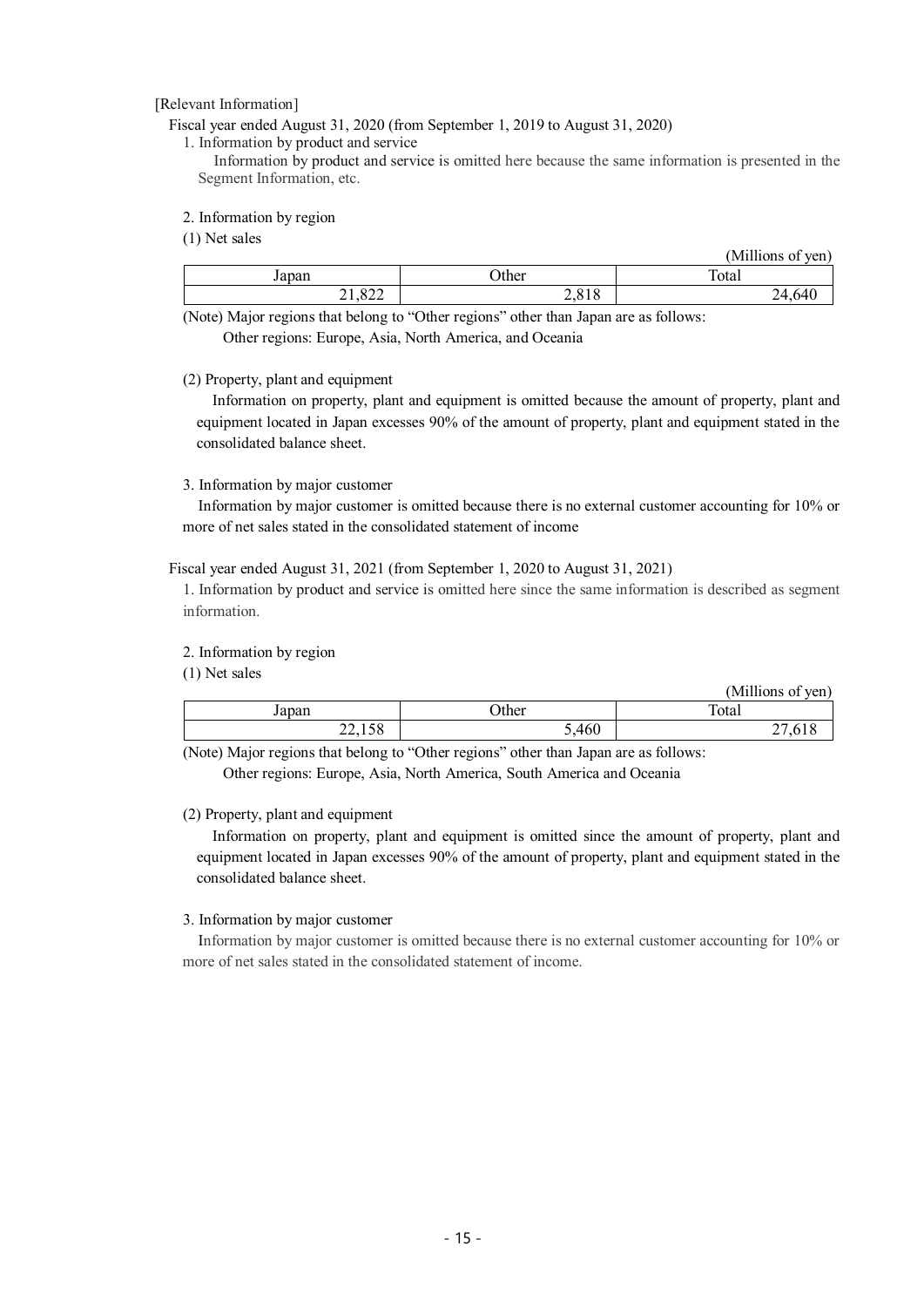[Information on Impairment Loss for Fixed Assets by Reportable Segment] There is no relevant information.

(Millions of yen) Construction machinery business Press-fitting construction business Corporate and orporate and<br>elimination Total Impairment  $\frac{1}{21}$   $\frac{1}{21}$   $\frac{21}{21}$   $\frac{21}{21}$   $\frac{21}{21}$ 

Fiscal year ended August 31, 2021 (from September 1, 2020 to August 31, 2021)

(Note)The amount of "Corporate and elimination" represents an impairment loss on corporate assets, which do not belong to any reportable segment.

[Information on Amortization and Unamortized Balance of Goodwill by Reportable Segment] Fiscal year ended August 31, 2020 (from September 1, 2019 to August 31, 2020)

(Millions of yen)

|                                                       | Construction<br>machinery business | Press-fitting<br>construction<br>business | Corporate and<br>elimination | Total |
|-------------------------------------------------------|------------------------------------|-------------------------------------------|------------------------------|-------|
| Amortization for the<br>current fiscal year           |                                    |                                           | 279                          | 279   |
| Unamortized<br>Balance for the<br>current fiscal year |                                    |                                           |                              |       |

(Note) Of amortization for the current fiscal year in the "Corporate/elimination" of 279 million yen, 33 million yen is reported in "depreciation" in sales, general and administrative expenses, and 245 million yen is reported in "amortization of goodwill" in extraordinary loss.

Fiscal year ended August 31, 2021 (from September 1, 2020 to August 31, 2021) There is no relevant information

[Information on Gain on Negative Goodwill by Reportable Segment]

There is no relevant information.